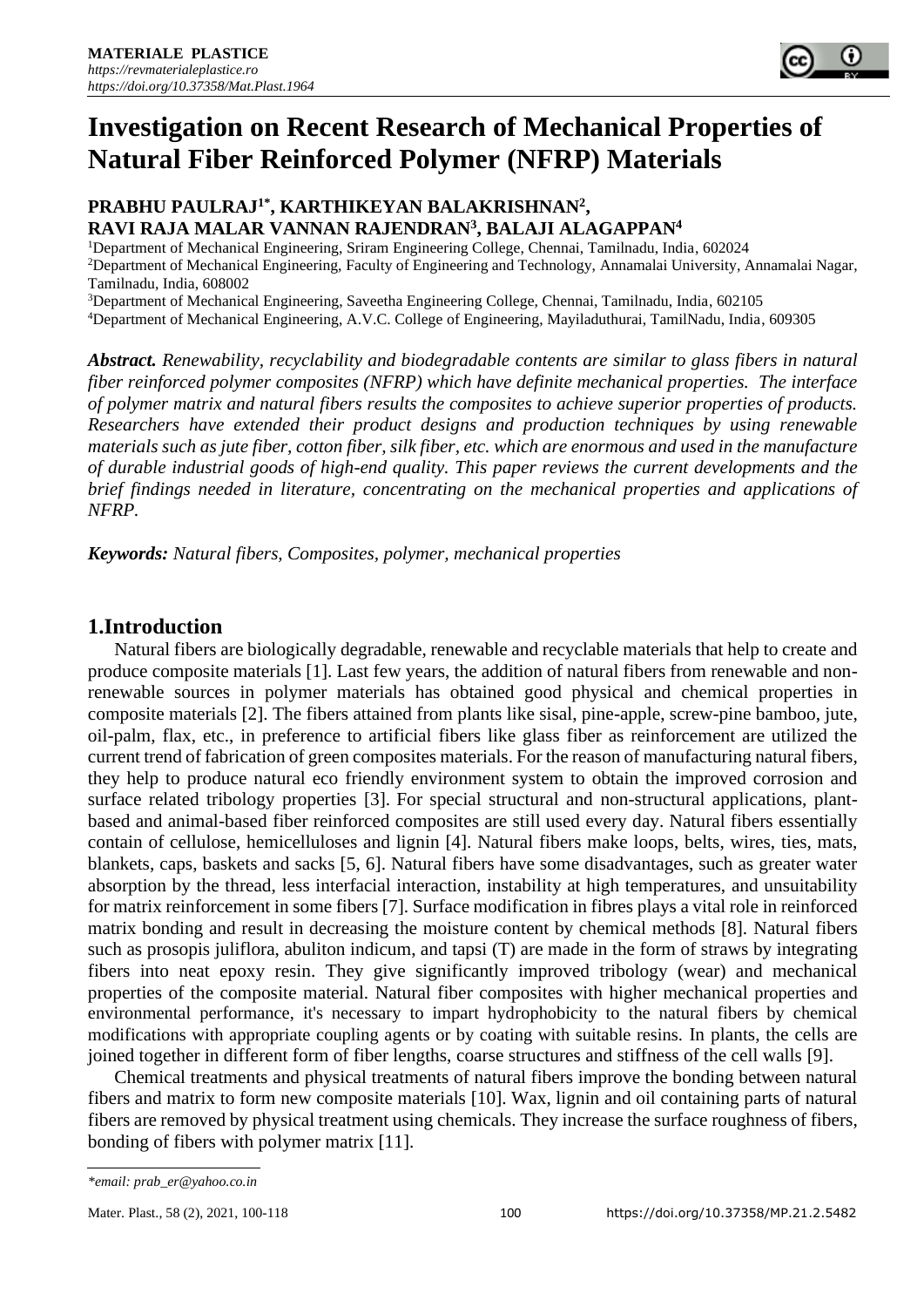

Setaria italic fiber reinforced in to lapox L-12 matrix resin composites and then treated with NaOH separates lignin and hemicelluloses from the fiber, which has improved the mechanical strength of the composite material. The interlayer binding between the prosopis

juliflora fiber and epoxy matrix resin composites is strengthened by alkali treatment resulting in the reduction of greasy nature over the fibers. By incorporating fillers, the tribological and mechanical properties are modified by using agro-waste filler in polymer composites as a reinforcing agent [12].

Now a days, many works done with hybrid natural fillers such as coir, rice husk, wheat raw, plant gum-rosin and pine bark in polymer materials are ideal for low cost enrichments of mechanical properties. India, Indonesia and China are the world's largest rice producers [13]. In this agricultural field, the major problem is the disposal of rice husk. For polymer composites, rice husk can be a very competent material as natural filler among many agricultural wastes [14]. There are so many natural fibers in recent years that help to boost mechanical properties. Sisal fiber is a lasting fiber obtained from the grasses of the agave family plant in the form of a long fiber bundle. Polyester resin is reinforced with natural sisal fiber and the hand-made mats are resulted in lower young modulus values than the machine-made mat [15]. The agro-waste fillers (Pine needle, rice husk, mustard cake and wheat straw) are added with grew optiva fiber and sisal fiber to help to enhance the sliding wear, hardness and impact energy properties of polymer composites [16]. By integrating steam detonation, alkaline curing, and micro grinding into the manufacturing of both white bamboo fibril micro and nano-sized ranges and their use as epoxy resin fillers, it has been shown to help enhance mechanical properties [17]. In this paper, there are numerous chemical treatments of reinforced composites of natural fibers for good mechanical properties that have been analyzed for further development.

# **2. Materials and methods**

# **2.1. Composition of natural fibers**

Natural fibers [20], as shown in Figure 1 consist of pectin, cellulose, waxy materials hemicelluloses and lignin. Cellulose is the principal component of natural fibers that gives the fibers strong mechanical properties. The remaining constituent of polymer which is hemicelluloses in primary wall of the fiber resistant to hydrolysis. A fragrant structured matter called lignin is a complex compound having a cross – linked phenolic type structure in nature which gives more stable. Pectin is represented having high molecular weight polysaccharides present in cell walls of plant. The natural fiber includes organic and inorganic matters that are effective for odor, decomposed resistance, colour and natural fibers' coarse nature. The composition of few natural fibers [18,19] is mentioned in Table 1.



**Figure 1**. Schematic depiction of natural fibre cell [20]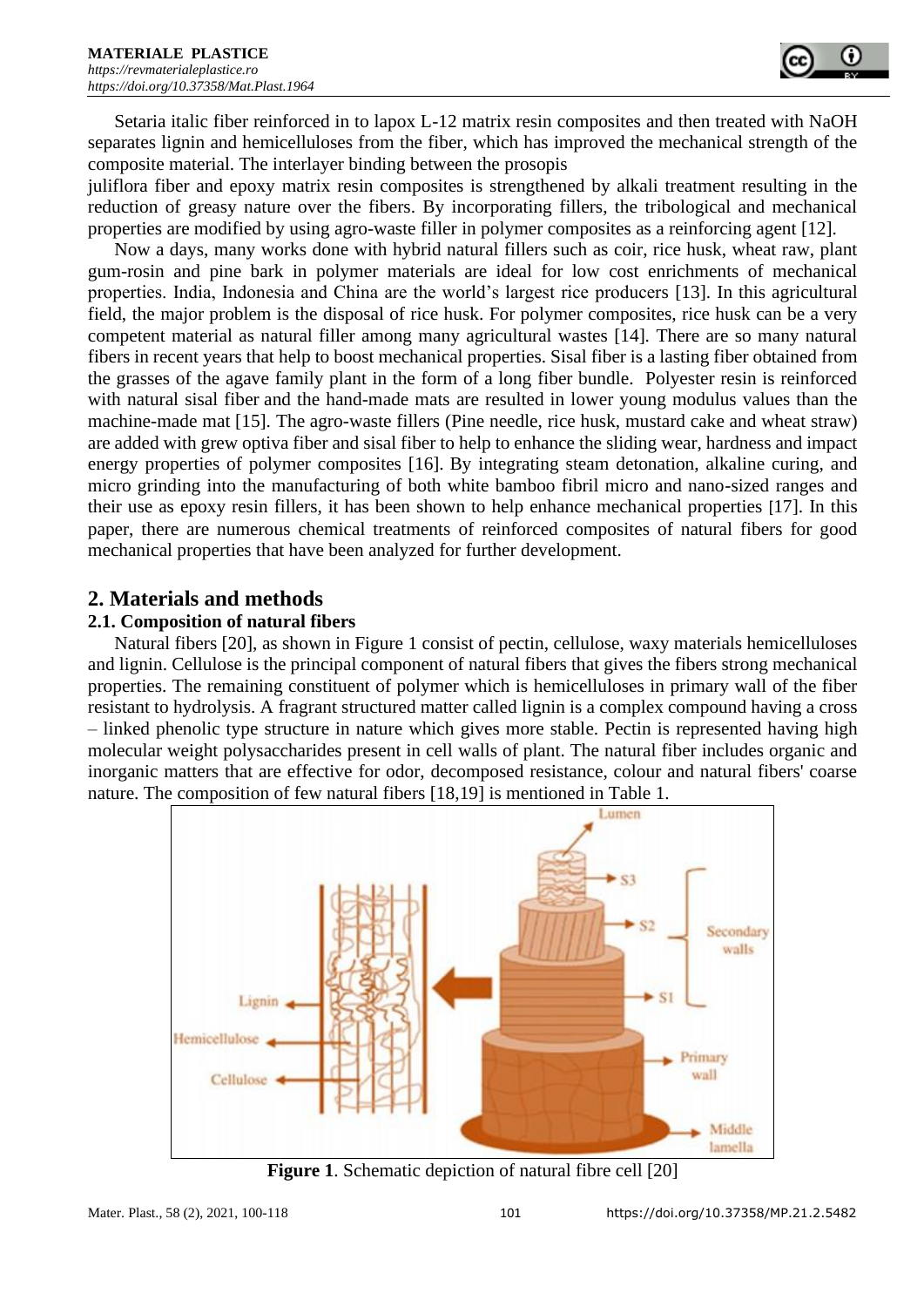|               |                    |                    |                              | <b>Thore I.</b> Composition of Future Floor muterals in research here $\vert 10, 12 \vert$ |                     |
|---------------|--------------------|--------------------|------------------------------|--------------------------------------------------------------------------------------------|---------------------|
| <b>Fibers</b> | Lignin<br>$(wt\%)$ | Pectin<br>$(wt\%)$ | <b>Cellulose</b><br>$(wt\%)$ | <b>Hemicellulose</b><br>$(wt\%)$                                                           | $\text{Wax (wt\%)}$ |
| Jute          | $11 - 15$          | $2.1 - 2.5$        | $60 - 72$                    | 13.5-21                                                                                    | $1.5 - 1.9$         |
| <b>Cotton</b> | $0.5 - 1.7$        | $1.1 - 6.9$        | 82-83                        | $2 - 6.4$                                                                                  | $0.5 - 1.1$         |
| <b>Flax</b>   | $2.1 - 2.5$        | $2.1 - 2.5$        | $70-75$                      | 18.5-21                                                                                    | $1.6 - 1.8$         |
| <b>Bamboo</b> | $20 - 25$          | $0.5 - 0.7$        | $33 - 45$                    | 30                                                                                         | $0.3 - 0.5$         |
| Hemp          | $3.5 - 6$          | $0.8 - 1$          | $70-75$                      | $17.5 - 22.5$                                                                              | $0.7-1$             |
| Ramie         | $0.5 - 0.7$        | $1.8 - 2$          | 68-77                        | $13-17$                                                                                    | $0.2 - 0.5$         |
| <b>Sisal</b>  | $8-12$             | $10-12$            | 65-80                        | $10-15$                                                                                    | $1 - 2$             |
| banana        | 5                  | $8 - 10$           | 63-64                        | 19                                                                                         | $04 - 0.8$          |

**Table 1.** Composition of Natural Fiber materials in research fields [18, 19]

### **2.2. Natural fiber styles**

Natural fibers can be divided into two groups (1) Plant-related fibers and (2) Animal -related fibers. Plant-related fibers, including ramie, cotton, hemp, jute, kenaf, sisal, flax, coir, banana and bamboo, are typically blended with polymers to produce coupon of NFRP composites for domestic manufacturing [5, 6]. The most important considerations for the manufacture of NFRP composites are strength and cost. Plant fibers derived from plants have long been used in construction to strengthen adobe and mud bricks, and are now being used in modern composites as substitute for synthetic reinforcing fibers made of glass or thermoplastic materials. These fibers are referred to as renewable sources and can be harvested from nature without impacting the environment and serve as a replacement of glass fiber for various engineering fields.

Animal fibers, on the other hand, are made up of protein structures that differ depending on the animal (or insect in the case of silk) from which they are obtained. However, they are typically scoured before use to extract surface fats, waxes, sweat, and soil, resulting in commercial types that are relatively cleaned during processing. Generally, Cocoon silk, fur, spider silk, chicken feather and hair are widely used as animal-related fibers, primarily for biomedical application as implant surgery. To prevent harmful to the human body, these fibers are required to be biodegradable or biocompatible [1].

#### **2.3. Manufacturing process**

The selection of manufacturing process for NFRP is based on their quantity of production, difficulty for making the final products, dimensional acceptance, cost and production time. Compared to artificial fibre composites, their manufacturing processes also influence the properties of NFRP composites. In manufacturing processes, parameters such as pressure and temperature are dominant to prevent natural fiber degradation and to ensure the consistency of NFRP composites.

Specific techniques to produce NFRP composites  $[21 - 23]$  are

- Hand and Spray lay,
- Filament winding,
- Injection and Compression moulding,
- Pre-impregnated NF/polymer film and
- Technique for vacuum infusion.

#### **2.3.1. Hand lay-up**

The hand and power controlled devices are used to cut the reinforcement materials to size during the manual lay-up process. These cut items are impregnated in a wet matrix and arranged over a mould that has been coated with a release agent and then usually a resin get-coat. To ensure uniform delivery and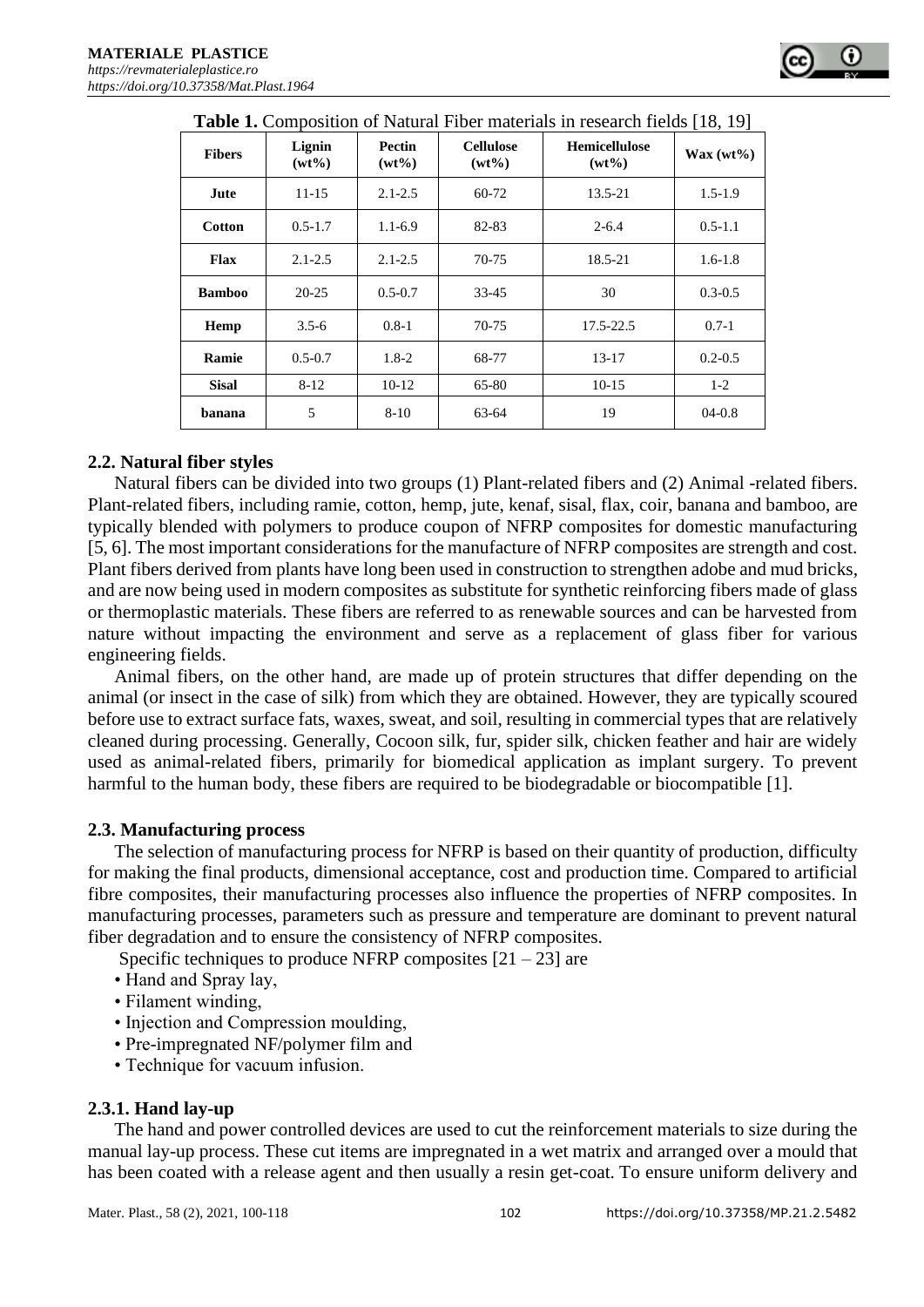

eliminate entrapped air, the impregnated reinforcement material in resin matrix is pressed by Hand rolled technique till the specified part thickness required [24].

# **2.3.2. Filament winding**

Filament winding is a method of wrapping a tiny fiber string of threads of resin to incorporate in fiber along over the shaft of the required shape. After the shaft is removed, the hollow shape is formed. Pipe, tubing, pressure vessels, tanks, and similar items are all examples of filament winding applications. Hoop or helical winding is used in filament winding [25].

## **2.3.3. Compression moulding technique**

Generally the most applicable method is Compression moulding technique stated below. Figure 2 illustrates the general process of manufacturing natural fibre composite materials using the technique of compression moulding.



**Figure 2.** General Method of producing natural fibre composite materials by Compression moulding technique [23]

Compression moulding is a traditional manufacturing method used in the manufacture of composites of the polymer matrix under varying temperatures and pressures. Due to the simplicity, this technique is widely used in the manufacture of composite materials. This cycle has benefits with respect to low turnover and speed of fibers. Nowadays compression moulding technique helps to fabricated natural fiber composites.

The compression and injection moulding processes are used in order to determine the better mixer system for fiber (sugarcane bagasse, benzylated bagasse and bagasse cellulose) and matrix (polypropylene). The samples (composites and polypropylene plates) were cut and sent to be analysed morphologically, microstructurally, and mechanically. The compression and injection moulding under vacuum process, which produced composites with a homogeneous distribution of fibers and no blisters, was the better-tested method for obtaining composites. The mechanical properties show that the composites have poor fiber-to-matrix adhesion; however, fiber incorporation improved the flexural modulus and material rigidity [26].

# **3. Results and discussions**

# **3.1. Natural fibers properties**

There are two components to produce composite materials, namely biodegradable natural fiber as shown in Table 2 (reinforcement) and metal, polymer and ceramics (matrix). Generally methods used are extrusion compounding, compression molding, injection molding and hand layup method [21-23] to fabricate polymer composite materials. As natural fiber is commonly increasing, their property is nonuniform. Even though the selection of natural fiber (reinforcement) composite is made based on price, environment friendly, and easily available in local markets. However, matrix selection depends on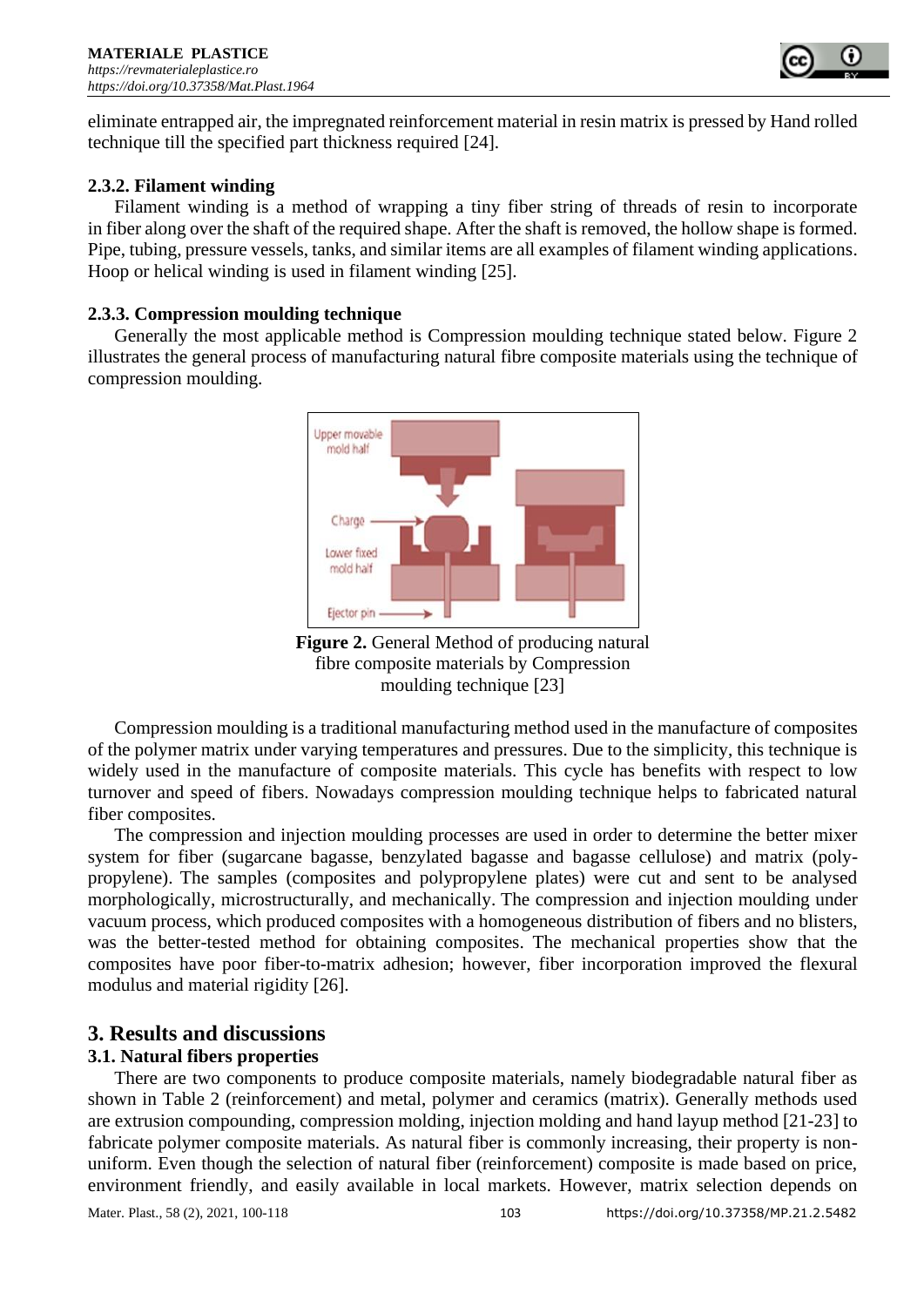

available manufacturing methods, material properties, environmental aspects and labor costs. It is concluded from Table 2, that young modulus for banana, bamboo and jute are higher than other natural fibers. The tensile strength is higher for banana, bamboo and jute fiber but density is more or less same. The mechanical properties are good for banana, bamboo and jute [27-32].

## **3.1.1. Physical and mechanical properties of Natural fiber materials**

Matrix content of polymer is available in granule, board and acid form. Low density polyethylene (LDPE) and Polypropylenes (PP) are thermo plastic polymers that can be accessed as sheets and granules. Biodegradable polylactic acid (PLA) can be accessed as thin sheets and liquid. Polymer thermosetting such as polyester can be obtained as liquid and fiber. But epoxy is only available as liquid. Table 3 reveals that thermoplastic polymers have small young modulus relative to thermosetting materials. It provides strong tensile strength for thermosetting materials that are suitable for long fiber that requires long healing and complicated to recycling [33-37].

# **3.1.2. Physical and mechanical properties of Polymer matrix materials**

Composites usually have different mechanical properties about the fraction of the fiber volume. From Table 4 it is considered the highest value and the lowest value of the fiber composites, but it lacks the volume fraction criterion of the fiber [38-96]. This paper gives the various authors with specific standard methods (ASTM) to evaluate the mechanical properties, but not underlined in this article. Due to cellulose and other materials, diameter in the portion of natural fiber is different in various regions. This also yields different fiber products which are varied due to composite properties. Usually bonding between the fiber and matrix interfaces guides the composite properties. Natural fibers are lightweight, eco-friendly and inexpensive resulting in lower flexural and impact properties of natural fiber polymer composites, due to partially or completely biodegradable polymer composite natural fibers. By modifying the fiber and matrix content physically and chemically, the properties of bio-based composite fiber material are improved.

| <b>Fibers</b> | <b>Density</b><br>(gm/cc) | <b>Tensile</b><br>strength<br>(MPa) | Young's<br>modulus<br>(Gpa) | <b>Flexural</b><br>strength<br>(MPa) | <b>Flexural</b><br><b>Modulus</b><br>(Gpa) | <b>Impact</b><br>strength<br>(KJ/m <sup>2</sup> ) | <b>References</b> |
|---------------|---------------------------|-------------------------------------|-----------------------------|--------------------------------------|--------------------------------------------|---------------------------------------------------|-------------------|
| Jute          | $1.25 - 1.5$              | 300-780                             | $10-30$                     | 18-37                                | $1.3 - 2$                                  | $3.2 - 7.5$                                       | 28.32             |
| <b>Cotton</b> | $1.2 - 1.7$               | 300-600                             | $3-13$                      | 20-72                                | $1-1.9$                                    | $1.9 - 3.5$                                       | 29.32             |
| <b>Flax</b>   | $1.5 - 1.55$              | 500-1500                            | 20-30                       | $50-60$                              | $4 - 5$                                    | $2.5 - 8.3$                                       | 30.32             |
| <b>Bamboo</b> | 1.31-1.35                 | 150-850                             | $20 - 36$                   | 110-210                              | $13 - 14$                                  | $1-3$                                             | 30                |
| Hemp          | $1.47 - 1.6$              | 690-1100                            | $4 - 30$                    | $63 - 65$                            | $3.3 - 9$                                  | $2.6 - 2.7$                                       | 30.31             |
| Ramie         | 1.44-1.46                 | 400-700                             | 20-50                       | 60-100                               | ------                                     | $11 - 12.3$                                       | 30.32             |
| <b>Sisal</b>  | 1.34-1.50                 | 500-650                             | $3-22$                      | 80-90                                | $1.1 - 3$                                  | 8-14.82                                           | 32                |
| banana        | 1.30-1.40                 | 300-700                             | $30 - 35$                   | $32 - 50$                            | $2 - 5$                                    | $1.2 - 2.25$                                      | 27                |

**Table 2.** Physical and mechanical properties of various researchers in Natural fiber materials [27-32]

| <b>Table 3.</b> Physical and mechanical properties range of various researchers in Polymer |
|--------------------------------------------------------------------------------------------|
| matrix materials $[33 - 37]$                                                               |

| <b>Material</b>                         | <b>Matrix</b>    | <b>Density</b><br>(gm/cc) | <b>Tensile</b><br>strength<br>(MPa) | Young's<br>modulus<br>(Gpa) | Flexural<br>strength<br>(MPa) | <b>Flexural</b><br>modulus<br>(GPa) | Impact<br>strength<br>(Joules/m <sup>2</sup> ) | <b>References</b> |
|-----------------------------------------|------------------|---------------------------|-------------------------------------|-----------------------------|-------------------------------|-------------------------------------|------------------------------------------------|-------------------|
| <b>Thermoplastic</b>                    | <b>PP</b>        | $0.88 - 0.93$             | $30 - 35$                           | $0.8 - 0.9$                 | $30-40$                       | 1.0                                 | $20-60$                                        | 33                |
|                                         | <b>PLA</b>       | $0.90 - 1.25$             | $25 - 66$                           | $2.2 - 2.4$                 | $45-110$                      | $0.3 - 4$                           | $26.8 - 72$                                    | 34                |
|                                         | <b>LDPE</b>      | $0.89 - 0.92$             | $25 - 30$                           | $0.18 - 0.23$               | $15-19$                       | $0.1 - 0.3$                         | $2.52 - 25$                                    | 35                |
| Thermoplastic /<br><b>Thermosetting</b> | <b>Polyester</b> | $1.20 - 1.50$             | $20-40$                             | $3-4$                       | $37 - 45$                     | $3 - 3.5$                           | 3.37-8.24                                      | 36                |
| <b>Thermosetting</b>                    | Epoxy            | $1.10 - 1.40$             | 70-75                               | $5 - 7.5$                   | $55 - 65$                     | $2.40 - 5.6$                        | 21-39                                          | 37                |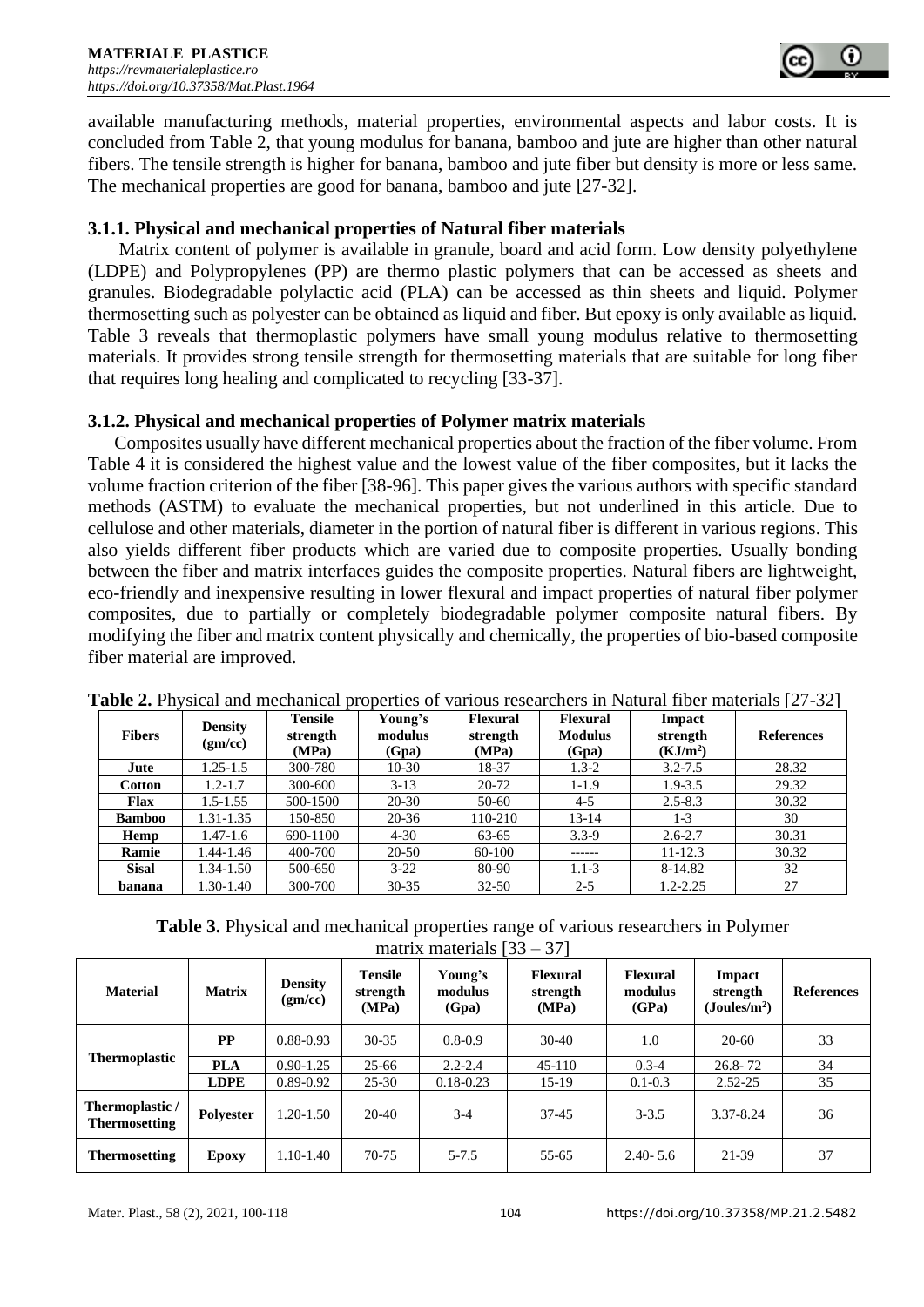**Jute**

**Jute**

**Jute**

**PLA**

**LDPE**

**Polyester**

**Epoxy**

| a01.01g/10.37338/Mat.Plast.1904                                                                                                                    |               |                  |                          |                  |                          |                                    |                   |  |
|----------------------------------------------------------------------------------------------------------------------------------------------------|---------------|------------------|--------------------------|------------------|--------------------------|------------------------------------|-------------------|--|
| <b>Table 4.</b> Physical and mechanical Properties range of various researchers in Natural fiber<br>reinforced polymer composite materials [38-96] |               |                  |                          |                  |                          |                                    |                   |  |
| <b>Composites</b>                                                                                                                                  |               | <b>Strength</b>  |                          |                  | <b>Modulus</b>           | Impact                             |                   |  |
| <b>Natural</b><br><b>Fiber</b>                                                                                                                     | <b>Matrix</b> | Tensile<br>(MPa) | <b>Flexural</b><br>(MPa) | Young's<br>(GPa) | <b>Flexural</b><br>(GPa) | strength<br>(Kilo<br>$Joules/m2$ ) | <b>References</b> |  |
| Jute                                                                                                                                               | $\bf PP$      | 14-52            | $30 - 80$                | $3 - 7.2$        | $2 - 5$                  | $1.2 - 4.8$                        | 38                |  |
| <b>Cotton</b>                                                                                                                                      |               | 24-30            | 42-91                    | $1.5 - 2.7$      | $1.9 - 2.2$              | $2.8 - 5.1$                        | 39.40             |  |
| Flax                                                                                                                                               |               | $33 - 82$        | 26-92                    | $2.4 - 6.9$      | $3.0 - 7.9$              | $0.95 - 1.1$                       | 41                |  |
| Bamboo                                                                                                                                             |               | $25 - 65$        | $35 - 81$                | $1-2.6$          | $1.2 - 4.6$              | 26.54                              | 42.43             |  |
| Hemp                                                                                                                                               |               | $25 - 35$        | 14-23                    | $0.6 - 2.2$      | $0.65 - 1.2$             | 24.5                               | 44,45             |  |
| Ramie                                                                                                                                              |               | $32 - 66$        | $42 - 68$                | $1.5 - 2.3$      | $1.4 - 2.6$              | $2.7 - 4.5$                        | 46                |  |
| <b>Sisal</b>                                                                                                                                       |               | 21-45            | $30 - 68$                | $0.5 - 2.6$      | $2.8 - 5.5$              | $2-9$                              | 47.48             |  |
| <b>Banana</b>                                                                                                                                      |               | 28-40            | $35-49$                  | $1.9 - 2.4$      | $1.7 - 3.7$              | 10.8-17.8                          | 49.50             |  |
| Jute                                                                                                                                               |               | 11-56            | $35-100$                 | $0.5 - 1.8$      | $2.3 - 6.2$              | $1 - 3.2$                          | 51                |  |

| <b>Table 4.</b> Physical and mechanical Properties range of various researchers in Natural fiber |
|--------------------------------------------------------------------------------------------------|
| reinforced polymer composite materials [38-96]                                                   |

**Cotton** 62-84 105-143 4.9-5.2 6.2-8 14-23 52.53 **Flax** 147 -310 38-171 5-29 4.8-19 5-26 54.55 **Bamboo b**<sub>DTA</sub> 57-240 104-200 2.5-3.1 3-8.7 7.7-9.5 56.57 **Hemp** 21-75 25-90 3.5-12.7 1.5-6.0 7-7.6 58.59 **Ramie** 1 59-63 105-113 4.3-4.7 3.9-4.2 5.0-6.4 60 **Sisal** | 36-60 | 50-90 | 0.5-2.5 | 3.2-5 | 3.2-26 | 61 **Banana** 16-58 26-102 1.4-1.6 4-5.2 17-20.5 62

**Cotton** 10-20 12-25 0.2-1.1 0.2-0.7 81-90 65 **Flax**  $\begin{vmatrix} 40-78 \end{vmatrix}$  - 0.005-0.38 - 854J/m 66 **Bamboo** | **LDPE** | 12-22 | 10-30 | 2.2-2.5 | 3.5-3.9 | 22-32 | 67.68 **Hemp** | 14-41 | 11-47 | 0.6-3 | 0.5-4.1 | 16-32 | 69 **Sisal** | 10-32 | 15-45 | 0.1-4.1 | 2.5-4 | 27-40 | 70 **Banana** | 9-15 | 13-24 | 0.3-1.2 | 0.2-5.6 | 7.5-27 | 70.72

**Cotton** 10-24 36-62 0.6-1.5 3-4.6 17-34 75 **Flax** | 82-280 25-140 2.2-6.5 | - | - | 76 **Bamboo Deluction** 37-62 75-98 1.7-4 4.8-6.7 15-18.1 77 **Hemp** 20.1-53 30-110 3.7-6.2 3.8-6.9 7.2-13 78.79 **Ramie** 18-30 48-82 - - 3.2-4.8 80 **Sisal** 21-60 52-100 0.4-2.2 1.4-3 15-25 81.82 **Banana** | 21-24 | 24-47 | 1.1-2.1 | 0.9-2.4 | 7-14.1 | 83

**Cotton** 26-58 - 3-5.2 - 26-42 85.86 **Flax** 63-105 78-130 5-8 4-9 17-35 87.88 **Bamboo | Epoxy |** 85-100 | 95-130 | 4-6.8 | 2-5 | 20-70J/m | 89.90 **Ramie** 26-42 62-90 9.56 - 3-6.2 91.92 **Sisal** | 38-44 51-110 6-10 7-32 1.3-1.5 93.94 **Banana** | 40-104 | 132-192 | 1.6-2.4 | 1.8-2 | 2.5-2.8 | 95.96

 $17-35$  20-31 0.25-1.75 0.6-1.5 - 63.64

64 -83 | 100-220 | 1.5-5.7 | 2.8-6.2 | 13-20 | 73.74

45-50 81-91 0.2-0.3 1.5-1.8 69.5-88.5 84

# **3.2. Natural fiber chemical treatments**

The enhancement of the properties of natural fibers is due to the process of chemical alteration by permanently altering the structure of polymer fiber cell walls as an implant on the fibers surface. This mechanism is identical to bulking in the cell wall of the fiber. The various chemicals used for natural fiber surface treatment are mentioned in Table 5 [97-111]. Chemical alteration provides fiber resistance to fungal decay, resistance to corrosion, reduced water absorption efficiency, reduced flammability and greater dimensional stability [20]. The interface adhesion between the fiber and the matrix can also be strengthened by chemical treatments. Therefore, in altering the properties of natural fibers, chemical treatments may be considered. Some compounds, such as alkaline (sodium hydroxide), acetic acid, peroxide, silane, isocyanates, potassium permanganate, acrylic acid, maleate coupling agents, etc., are known to facilitate adhesion by chemically coupling the adhesive to the content. Alkaline therapy can be considered the most economical option of all the methods; the only downside is the degradation in the strength of the fiber during the treatment.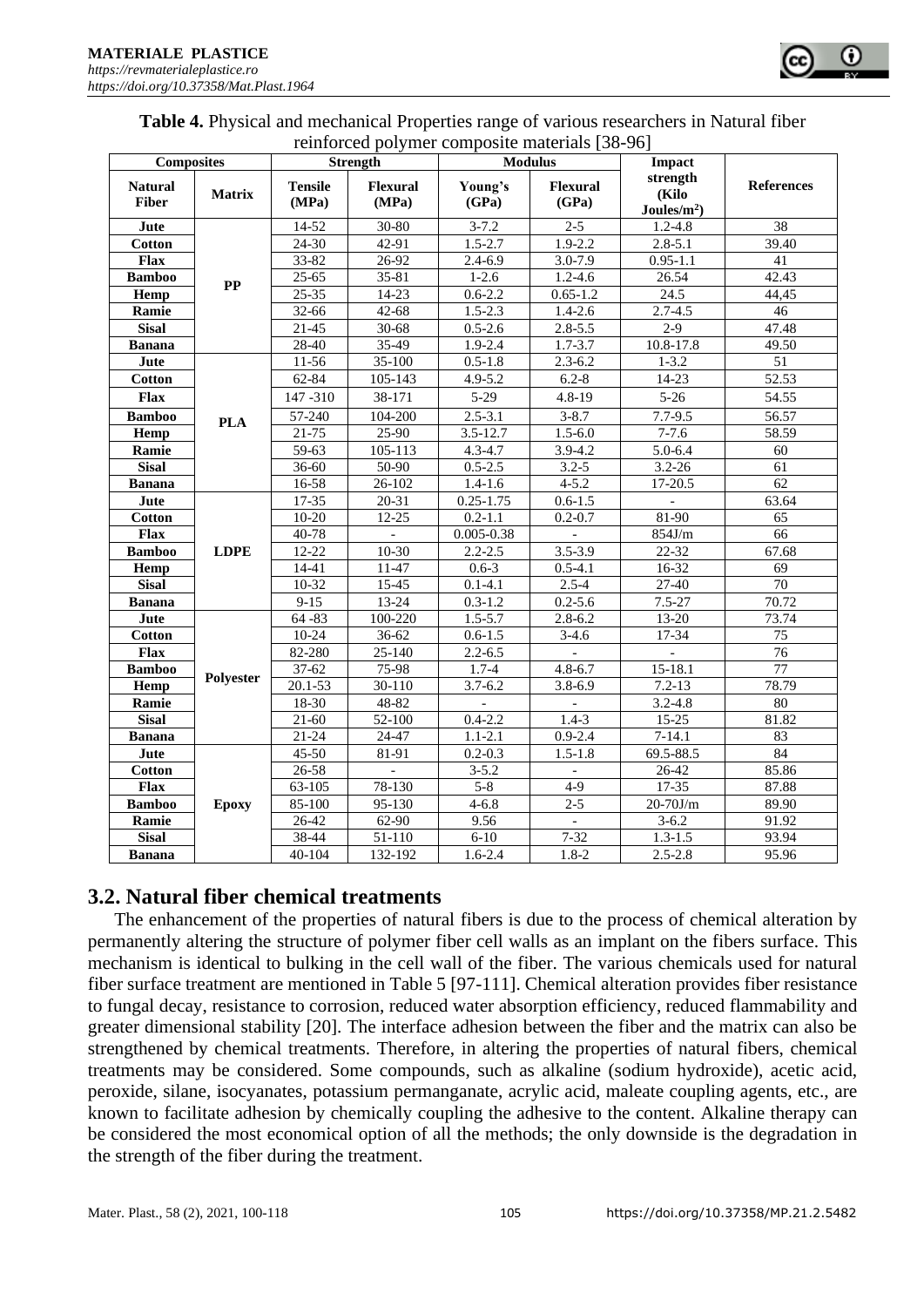

| $1030$ and $110103$ $171$<br>111           |                                           |                                                                              |                                   |                   |  |  |  |  |
|--------------------------------------------|-------------------------------------------|------------------------------------------------------------------------------|-----------------------------------|-------------------|--|--|--|--|
| <b>Name of treatment</b>                   | <b>Chemical</b><br>Formula                | <b>Chemicals</b><br><b>Name</b>                                              | <b>Addition of</b><br>chemical    | <b>References</b> |  |  |  |  |
| Succinic anhydride<br><b>Treatment</b>     | $C_4H_4O_3$                               | Oxolane-2,5-dione                                                            | 20 g/L                            | 97                |  |  |  |  |
| <b>Benzoylation</b><br><b>Treatment</b>    | $C_6H_5COCl$                              | <b>Benzoyl Chloride</b>                                                      |                                   | 98                |  |  |  |  |
| <b>Silicone treatment</b>                  | $[R_2SiO]_n$                              | Polysiloxane                                                                 | $15 \text{ g/L}$                  | 98                |  |  |  |  |
| <b>Diisocyanates</b><br>treatment          | $[R-N=C=O]_2$                             | Phenyl isocyanate toluene<br>diisocyanate, and hexamethylene<br>diisocyanate | 20 g/L                            | 98                |  |  |  |  |
| <b>Acetylation treatment</b>               | $C_2H_3O$                                 | Ethanoylation                                                                | $10$ wt% in<br>methanol           | 98                |  |  |  |  |
| <b>Silane</b> treatment                    | Si-OH                                     | Saline/NaOH                                                                  | 2%: 6%                            | 99                |  |  |  |  |
| Cyclohexane                                | $C_6H_{12}/C_2H_6O$                       | Cyclohexane/Ethanol                                                          | 3%: 3%                            | 100               |  |  |  |  |
| <b>Alkalescent treatment</b>               | NaOH or KOH                               | Caustic Soda (Potassium<br>hydroxide or Sodium hydroxide)                    | 5%, 7.5%, 10%                     | 101               |  |  |  |  |
| Perfluorocarbon<br>treatment               | $C_xF_y$                                  | <b>PFC</b>                                                                   | 30 g/L                            | 102               |  |  |  |  |
| <b>Peroxide treatment</b>                  | $C_{14}H_{10}O_4$ or<br>$C_{18}H_{22}O_2$ | Benzoyl peroxide or Dicumyle<br>Peroxide                                     | $60 \text{ g/L}$                  | 103               |  |  |  |  |
| Permanganate of<br><b>Potash treatment</b> | KMnO <sub>4</sub>                         | Potassium manganate (VII)                                                    | $(0.005 - 0.205)$ %<br>in acetone | 98,103            |  |  |  |  |
| Sulfuric acid<br>treatment                 | H <sub>2</sub> O <sub>4</sub> S           | Sulphuric acid                                                               | $2.0\%$ (wt/vol)                  | 104               |  |  |  |  |
| Formic acid treatment                      | <b>HCOOH</b>                              | Methanoic acid                                                               | Solution of 1g/L                  | 105               |  |  |  |  |
| <b>Sodium Periodate</b>                    | NaIO <sub>4</sub>                         | Sodium metaperiodate                                                         | Solution of<br>6.42 $g/L$         | 106               |  |  |  |  |
| Maleic anhydride<br>treatment              | $C_4H_2O_3$                               | Acid anhydride of maleic acid                                                | 15 %<br>(Wt/Vol)                  | 107               |  |  |  |  |
| <b>Fatty acid of Stearic</b>               | $C_{17}H_{35}CO_2H$                       | Octadecanoic acid                                                            | 2% solution in<br>ethanol         | 108               |  |  |  |  |
| Alkyl ketene dimer                         | $C_{36}H_{68}O_2$                         | Alkyl ketene dimer                                                           | 2%, 4%                            | 109               |  |  |  |  |
| <b>EDTA Edetic acid</b>                    | $C_{10}H_{16}N_2O_8$                      | Ethylene Diamine Tetra Acetic<br>acid                                        | Solution of 5 g/L                 | 110               |  |  |  |  |
| Carbamide (Urea)<br><b>Treatment</b>       | CH <sub>4</sub> N <sub>2</sub> O          | Carbamide                                                                    | Solution of 2.17g/L               | 111               |  |  |  |  |

#### **Table 5.** Natural fibers materials treatment by Chemical modification in research fields [97 – 111]

# **3.2.1. Characterization of chemical treatment on the flexural properties and impact properties of NFRP**

The flexural specimens are systematized in compliance with the ASTM D790 specifications, and the tests are conducted using the universal testing machine (UTM). The three-point flexural test [112] is the most familiar flexural test and used in this experiment to evaluate the flexural strength and flexural modulus of the composite materials. The research set-up process involves the putting of the research specimen in UTM as a clearly supported beam and adding force to it, until it cracks and fractures.

Specimens for impact tests are prepared according to ASTM-A370/ ASTM6110/ ASTM D256 standards [112,113]. The specimen may be placed into the impact testing system during the testing process which allows the pendulum to crack or break the specimen. The impact value  $(kJ/m<sup>2</sup>)$  is determined using the impact method by dividing the energy of the fracture by the specimen's crosssectional area.

LDPE matrix banana fibers composites are manufactured and chemically treated by the two types (i) peroxide treatment and (ii) Potassium Permanganate treatment. Treatment with peroxide tends to enhance the 10 % flexural properties of samples as compared with treatment with permanganate [114].

Polypropylene matrix / Jute fibers composite samples are made and treated chemically with formic acid, sodium and urea. The results show that the mechanical properties of the urea treated samples such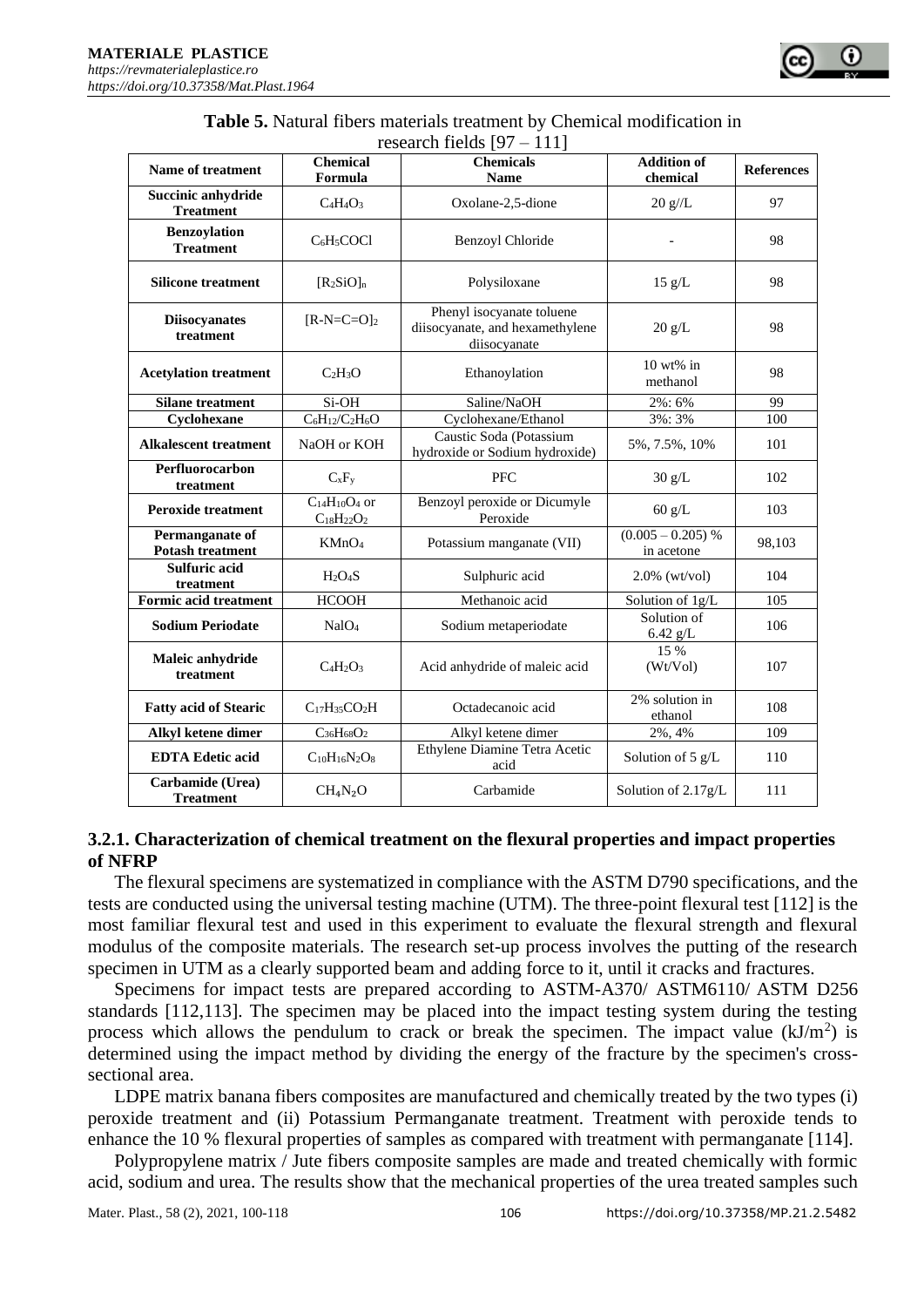

as impact strength, flexural modulus and flexural strength are superior than those of the other treated and untreated samples [38].

Nylon matrix pine apple fibers composites are fabricated and chemically treated by alkali and silane. The results give that the improved flexural fiber properties for silane-treated pineapple fibers composites compared to untreated and alkali-treated pineapple fiber composites due to high aspect ratio. The absorption of pure nylon matrix's impact energy is greater than that of nylon / PALF composites [115].

Bagasse fibers are treated with alkali reinforced cardanol to form green composites. This finding shows that all mechanical properties such as flexural strength, flexural modulus and impact strength of composites of treated fibers are 15 percent of range higher than those of untreated composites of fibers [111].

Banana fibers / polyester composites are treated with silane and sodium hydroxide and blend together with the treatment of red mud elements (3-10 per cent). This finding shows that all mechanical properties such as flexural strength and impact strength of red mud elements composites of silane treated fibers are higher than those of sodium hydroxide treated fibers [116].

Banana fibers are treated with liquid solution of sodium hydroxide at varying concentrations to create composites of the banana/epoxy matrix. Flexural strength and impact strength of the treated fiber composites (0.5-1.5 per cent alkali concentration) are found to be greater than that of untreated fiber composites [117].

Sisal fiber / Epoxy composites are treated with alkali to form composites. Both the mechanical properties of impact strength and the flexural strength of composites of treated fibers are greater than that of untreated composites of fibers. The Figure 3 clearly shows that the crack is seen in sisal fibers due to load application acting in the perpendicular direction of the reinforcement of the Sisal fibers. This shows that alkali treatment with sodium hydroxide (8-12 %) is used to improve the adhesion properties of sisal epoxy fiber [118].



**Figure 3.** SEM of the treated sisal fiber composite material sample under (a) Flexural test loading and (b) impact test loading [118]

Hydrothermal-treated bamboo particles / polyvinyl chloride composites are tested for the flexural strength of composites. The procedure helps to increase the flexural intensity up to 10 % relative to that of untreated samples [119].

Composites of ramie / polylactic acid are treated as the compatibilizer with diisocyanates. Impact strength and flexural strength of treated fiber composites are greater than that of untreated fiber composites because of enhanced adhesion between polylactic acid and ramie [120].

Flax fibers / mimosa tannin resin are treated with four different therapies, including alkalescent, acetylation, silane and enzyme therapy. Such findings have shown that silane, alkalescent and acetylation therapies have more flexural properties than untreated fiber composites and enzyme therapy. Though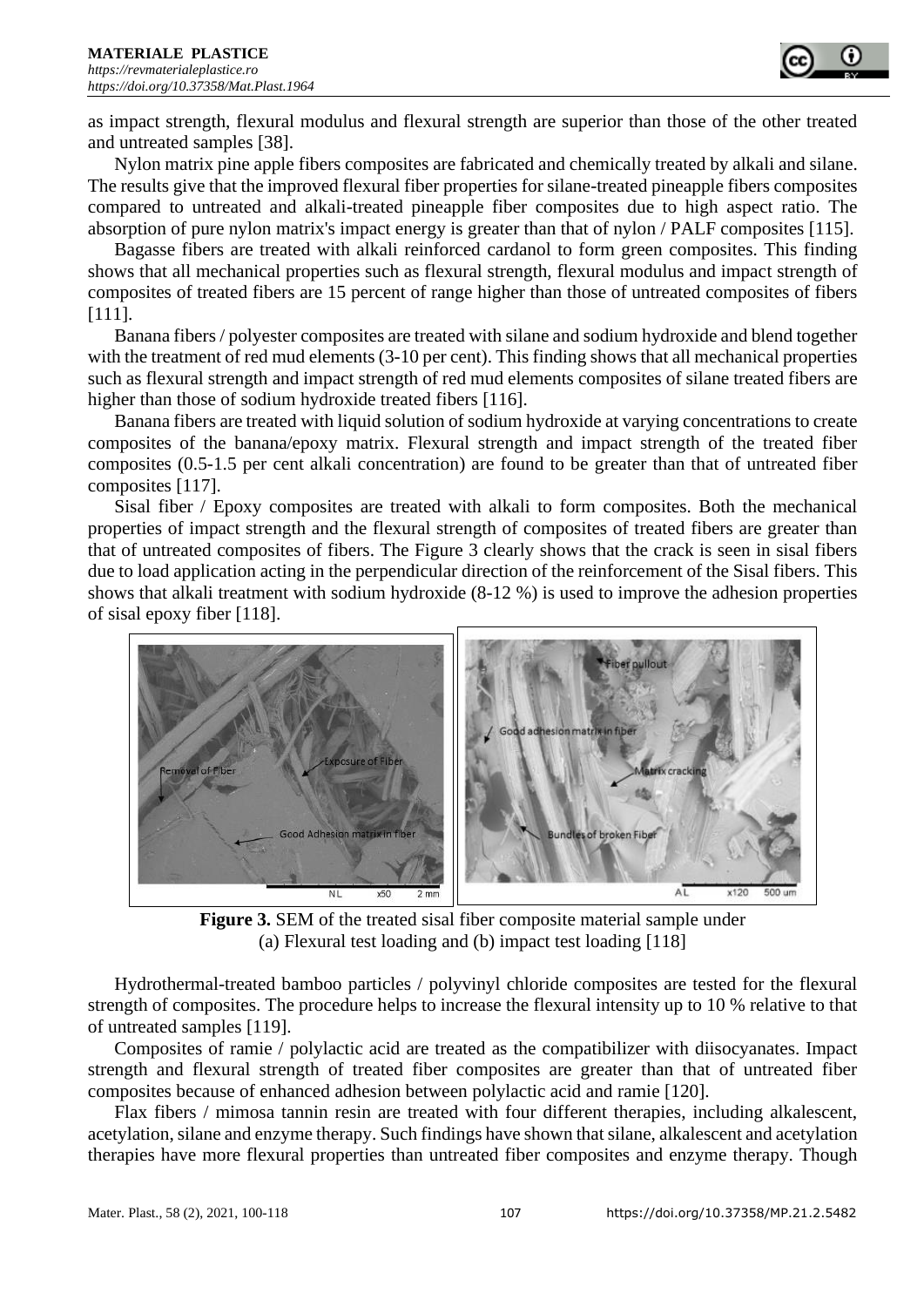

treatment with NaOH has increased the energy effect to range of 4.75 to 5 J relative to untreated composites, impact properties of composites are less influenced [121].

Sisal fibers are processed and strengthened into epoxy resin by adding (1-2.5) percent solution of silane and alkaline. Reinforcing silanized sisal fibers through further enhancement of the mixing matrix reveal in flexural properties and impact properties are high compared to that of the pure epoxy mixing matrix [122].

Palm fibers are packed with calcium hydroxide and strengthened into cement mortar matrix with sodium hydroxide. This results in an assessment that the strengthening of the treated fibers gives composites greater flexural strength [123].

Alkalescent treated palmyra palm fibers and jute fibers are incorporated into polyester matrix resulting in an improvement of 20% respectively in the flexural properties of hybrid composites. Palmyra palm fiber's impact strength is greater than that of jute fiber and hybrid fiber [124].

A maleic anhydride binding agent is applied to two types of noil hemp fibers and scotched hemp fibers and strengthened into polypropylene matrix. For scotched hemp fiber composites, the flexural strength of composites is increased compared to that of noil hemp fiber composites by adding (1-4 %) coupling agent. Noil hemp fiber composites have a higher impact strength benefit than scotched hemp fiber composites with a 10 % average difference of values [125].

Cylindrical Sansevieria fibers are treated with various stearic acid, potassium permanganate, benzoyl peroxide and alkali and strengthened into polyester matrix. The impact strength and flexural strength of composites treated with potassium permanganate are greater than that of other composites treated and untreated samples [126].

The author has examined the effect of chemical treatment (15% solution of sulphuric acid followed by (0.5-2) % alkali solution) on polypropylene composites amplified by sugarcane bagasse fibers. Impact strength and flexural properties of composites treated with fiber are stronger than those of untreated composites [127].

Coir and palm fibers are treated with benzene diazonium salt and form into a matrix of polypropylene. Coir fiber treated composites have obtained the maximum flexural strength and impact strength of all fiber loads compared to untreated coir and palm fiber composites [128].

The author has investigated the effects of alkali treatment on bamboo fiber / modified polyester composites that are unsaturated. The flexural properties of composites treated with bamboo fiber / modified polyester composites are increased related to untreated composites at room temperature [129].

The author has investigated the results of alkali treatment hybrid sisal / bamboo fibers bonded epoxy matrix composite. Flexural properties of hybrid composite treated are greater than those of untreated composites [130].

Chemically 1%  $H_2SO_4$  in single bath, assisted by therapy with  $Na_3PO_4$ ,  $Na_2SiO_3$ , and  $H_2O_2$  and further bath NaOH along with  $Na_2SiO_3$ ,  $Na_2SO_3$ ,  $MgSO_4$  treated jute fibers, the flexural properties are observed to be stronger than the raw jute composites [84].

The author has observed the effects of alkali treatment in bamboo fiber-reinforced polyester composite and incorporated Euphorbia coagulum as a binder for composite fabrication. Hybrid bamboo fiber / coagulum / polyester resin-based composite have increased the flexural strength and impact strength related to the remaining composites [131].

Textile composites (TFRP) are studied using separate chemical methods, including maleic anhydride binding agents, alkali - silane treatment, alkaline and silane. Maleic anhydride (MA) treated give better flexural properties, but alkali treated composites give high resistance to impact [132].

Silkworm fiber, filtek composite resin and silane coupling agent are used to fabricate Silk fiber reinforced composite material. The findings of the flexural strength check on the silk composites have revealed that the tension side value (121.42  $\pm$  1.07 MPa) has showed the maximum flexural strength compared to neutral and compression [133].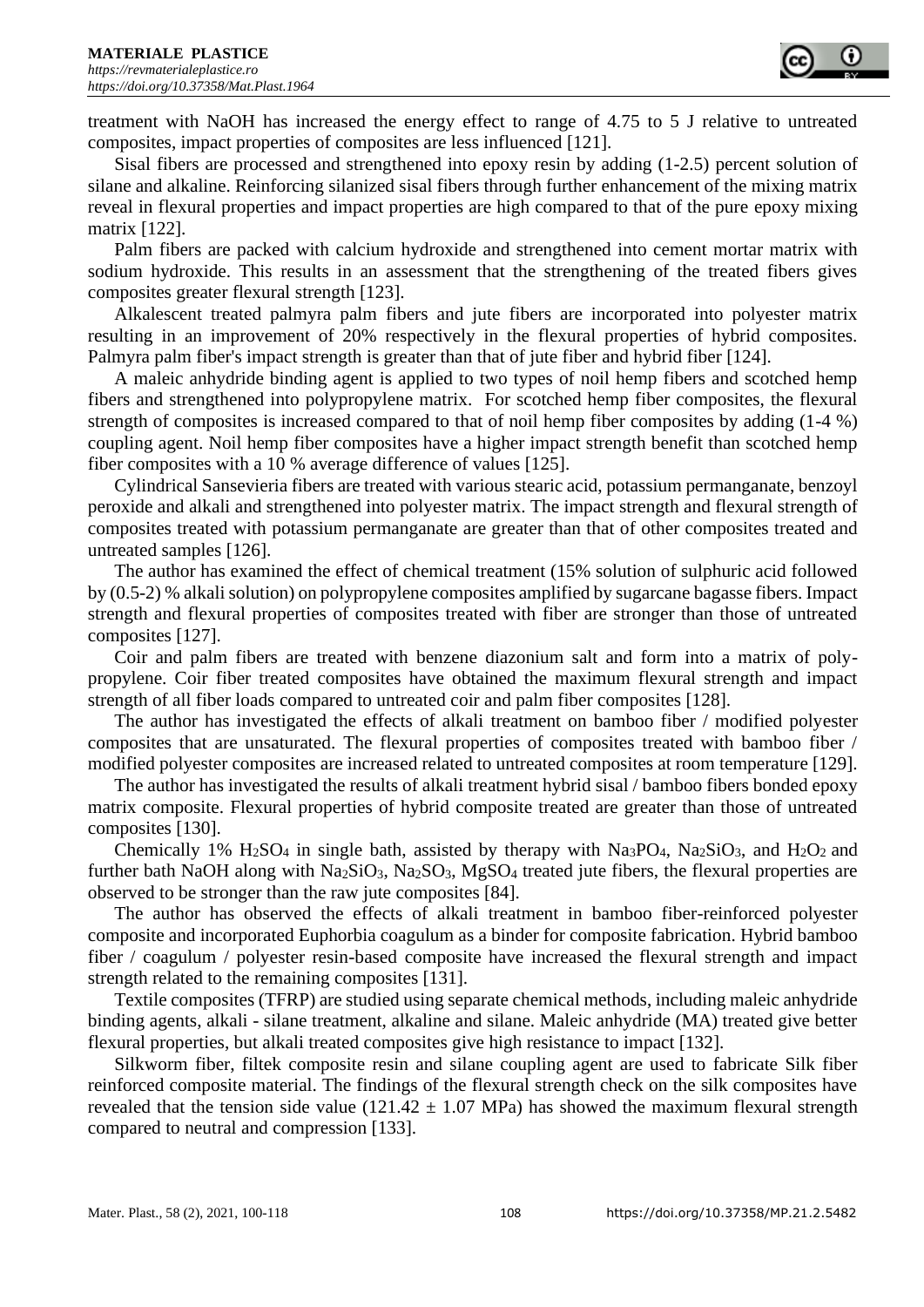

#### **3.3. Applications of NFRP composites**

Generally green fibers are difficult to produce NFRP composites. Due to the following problems with climate conditions, harvested area, absorption of moisture, flammability, durability and interface are the key problems that resist the acceptance of NFRP composites in actual-life implementations [134- 139]. These factors have raised the degree of concerns regarding the properties of natural fibers in the manufacture of the product.

### **3.3.1. Aerospace industries**

Due to temperature, strain, UV radiation and stress conditions, replacing artificial fibers on structural components is difficult in the aerospace engineering industry. The other effects have influenced aircraft structural components such as bird collisions, lightning strike, object strikes and water damage, causing catastrophic structural failure. Various therapies, strengthened in the matrix by carbon and nano particles to increase the electrical conductivity of NFRP composites are the rational approach today [134-136].

### **3.3.2. Automotive manufacturing industries**

NFRP composites are ideal for body panels of vehicles as they substitute conventional composites of glass fibers and metal matrix composites and help to reduce vehicle costs and weight. Some applications include the roof covering, interior insulation, door panels, wheel box, molding rod / openings, trunk panel, backrest panel for seats, internal motor cover for trucks, seat / backrest, motor insulation, sun visor, bumper, glove box and instrument panel support [137,138].

#### **3.3.3. Civil engineering industries**

Generally, if large quantities of fibers swarm together, the strength of concrete constructions is dramatically affected. Many development works are conducted in short natural fibers to increase the tensile strength in the cement process to reduce any crack formation. In this research on natural fiber, it has been stated that the chemical surface treatment with alkaline, sulfuric acid, silane, potash and other treatments on the surface of natural fibers that helps to reduce terrible conditions due to the severe environments such as hot temperatures and weather condition. Roofing and siding for housing have been produced in natural cellulose-cement composites. Besides that coating substances applied to structures help to prevent weather attacks [139].

## **3.4. Disadvantages of NFRP composites**

Low impact strength (high proportion of fiber defects), difficulty storing raw material for long periods of time, UV resistance–not as good as plastics, fiber deterioration during processing, and fiber orientation and distribution are just a few of the drawbacks. The most difficult aspect of dealing with natural fiber reinforced polymer composite is the wide range of properties and characteristics available. Many factors affect the properties of a biocomposite, including environmental conditions (where the plant fibers are sourced), processing techniques, fiber grades, and any fiber alteration.

It is also known as polymer or biopolymer. The use of biopolymers as a matrix for biofiber reinforced composites has increased dramatically [140].

## **4. Conclusions**

This review paper discuss about the natural fibers regarding composition, types, manufacturing process, properties chemical treatments and applications.

Alkali treatments used as main fiber therapies help to enhance flexural properties. Bonding between surfaces of composite materials has enhanced the flexural property due to chemical and coupling agent.

Combinations of treatments such as sulfuric acid  $+$  alkali, alkali  $+$  silane, alkali  $+$  diluted epoxy treatment have exhibited greater flexural properties than one treatment in particular.

Coupling agents such as maleic anhydride binders, euphorbia coagulum and zein have increased flexural strength effectively.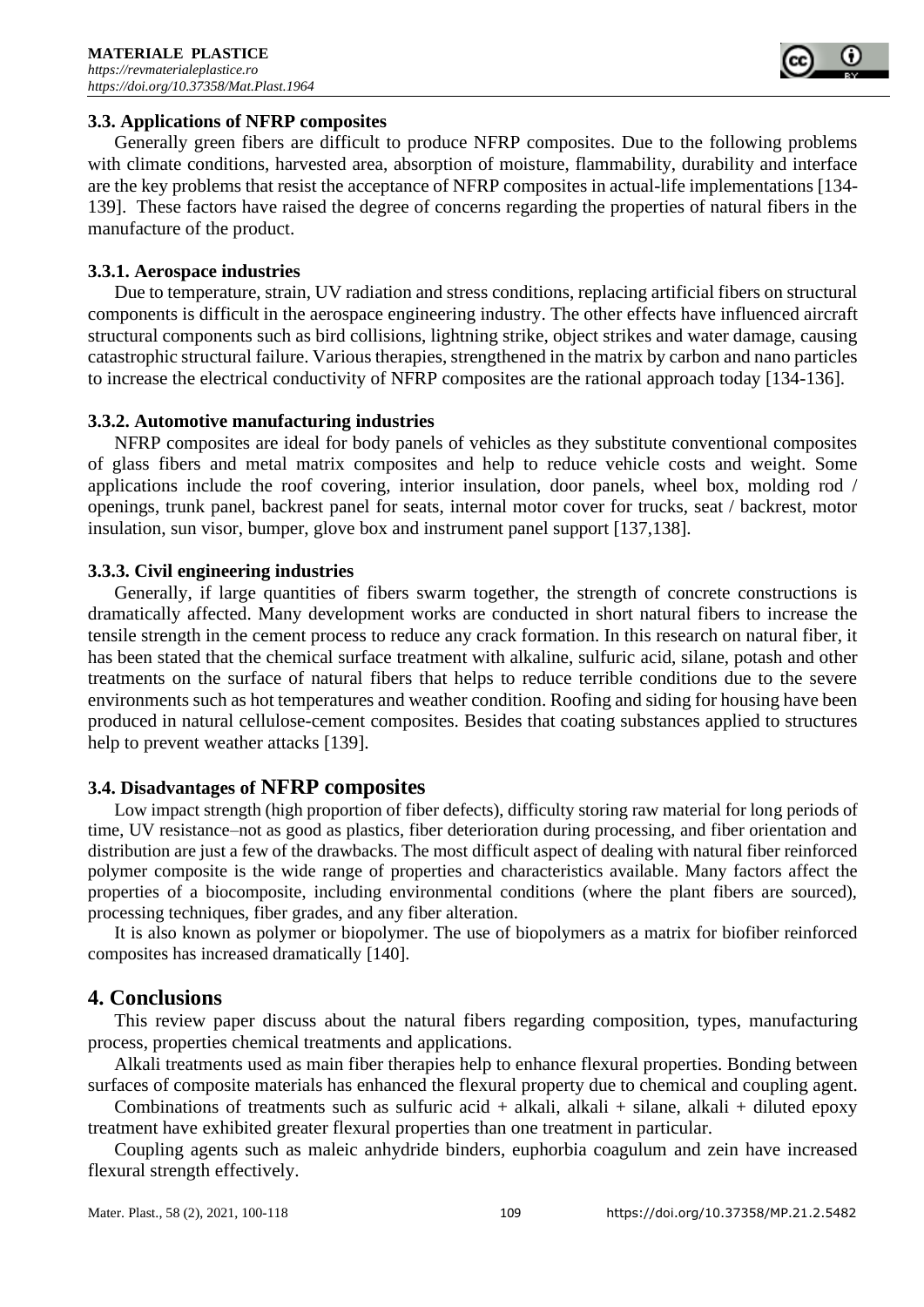

Fatty acid of Stearic, formic acid, acetic acid and edetic acid have decreased the property of flexural strength of composites. Due to over addition of chemical leads to decay the fiber structure and their properties.

Physical therapies such as electron therapy, enzyme replacement therapy and hot water therapies have weakened the impact strength and flexural strength of composites.

Nowadays, several research works are carried out on different types of treatment combinations, matrix modification, fiber modification and binding agents on different fibers that help to improve flexural properties, impact properties and composite applications.

## **References**

1.THYAVIHALLIGIRIJAPPA, YG., MAVINKERERANGAPPA, S., PARAMESWARANPILLAI, J., SIENGCHIN, S., Natural fibers as sustainable and renewable resource for development of eco-friendly composites: A comprehensive review, Front. Mater., 6, 2019,1-14.

https://doi.org/ 10.3389/fmats.2019.00226

2.SUMMERSCALES, J., DISSANAYAKE, NPJ., VIRK, AS., HALL, W., A review of bast fibres and their composites. Part 1 – fibres as reinforcements, Compos. Part. A. Appl. Sci. Manuf., 41 (10), 2010, 1329–1335, https://doi.org/10.1016/j.compositesa.2010.06.001

3.PRABHU, P., MOHAMED IQBAL, S., BALAJI, A., KARTHIKEYAN, B., Experimental investigation of mechanical and machining parameters of hybrid nanoclay glass fiber-reinforced polyester composites, Adv. Compos. Hybrid. Mater., 2, 2019, 93–101,

https://doi.org/10.1007/s42114-018-0065-y

4.BALAJI, A., KARTHIKEYAN, B., SWAMINATHAN, J., SUNDAR RAJ, C., Thermal behaviour of Cardanol resin reinforced 20 mm long untreated bagasse fiber composites, [Int. J. Polym .Anal. Charact,](%20Int.%20J.%20Polym%20.Anal.%20Charact) 18(1),2018, pp.70-77,<https://doi.org/10.1080/1023666X.2017.1387448>

5.FARUK, O., BLEDZKI, A. K., FINK, HP., SAIN, M., Progress report on natural fiber reinforced composites, Macromol. Mater. Eng, 299 (1), 2014, 9-26, https://doi.org/10.1002/mame.201300008.

6.DITTENBER, DB., GANGARAO, HVS., Critical review of recent publications on use of natural composites in infrastructure, Compos. Part. A. Appl. Sci. Manuf, 43(8), 2012, 1419–1429. https://doi.org/10.1016/j.compositesa.2011.11.019.

7.AZWA, ZN., YOUSIF, BF., MANALO, AC., KARUNASENA, W., A review on the degradability of polymeric composites based on natural fibres, Mater. Des, 47,2013, 424-442,

http://dx.doi.org/10.1016/j.matdes.2012.11.025

8.MADSEN, B., THYGESEN, A., LILHOLT, H., Plant fibre composites – porosity and stiffness, Compos. Sci. Technol, 69(7), 2009, 1057– 1069,<https://doi.org/10.1016/j.compscitech.2009.01.016>

9.ABDUL KHALIL, HPS., BHAT, A. H., IREANAYUSRA, A. F., Green composites from sustainable cellulose nanofibrils: A review, Carbo. Hyd. Polym. 87(2), 2012, 963-979,

http://dx.doi.org/10.1016/j.carbpol.2011.08.078

10.YAN, L., CHOUW, N., JAYARAMAN, K., Flax fibre and its composites – A review. Compos. Part B. Eng, 56, 2014, 296–317,<https://doi.org/10.1016/j.compositesb.2013.08.014>

11.JAWAID, M., ABDUL KHALIL, HPS., Cellulosic/synthetic fibre reinforced polymer hybrid composites: A review, Carbo. Hyd. Polym, 86(1), 1–18, 2011.

https://doi.org/10.1016/j.carbpol.2011.04.043

12.NANDO, GB., GUPTA, BR., Short fibre-thermoplastic elastomer composites, In: De SK, White JR (ed) Short fibre-polymer composites. Cambridge, England, Woodhead Publishing,1996, pp 84–115.

13.ZINI, E., SCANDOLA, M., Green composites: An overview, Polym. Compos, 32 (12), 2011, 1905– 1915, [https://doi.org/10.1002/pc.21224.](https://doi.org/10.1002/pc.21224)

14.REZA, A., AZMAN, H., KHALIQ, M., ZAINOHA, Z., (2015), Rice husk filled polymer composites, Int. J. Polym. Sci, 2015, 1- 32, <https://doi.org/10.1155/2015/501471>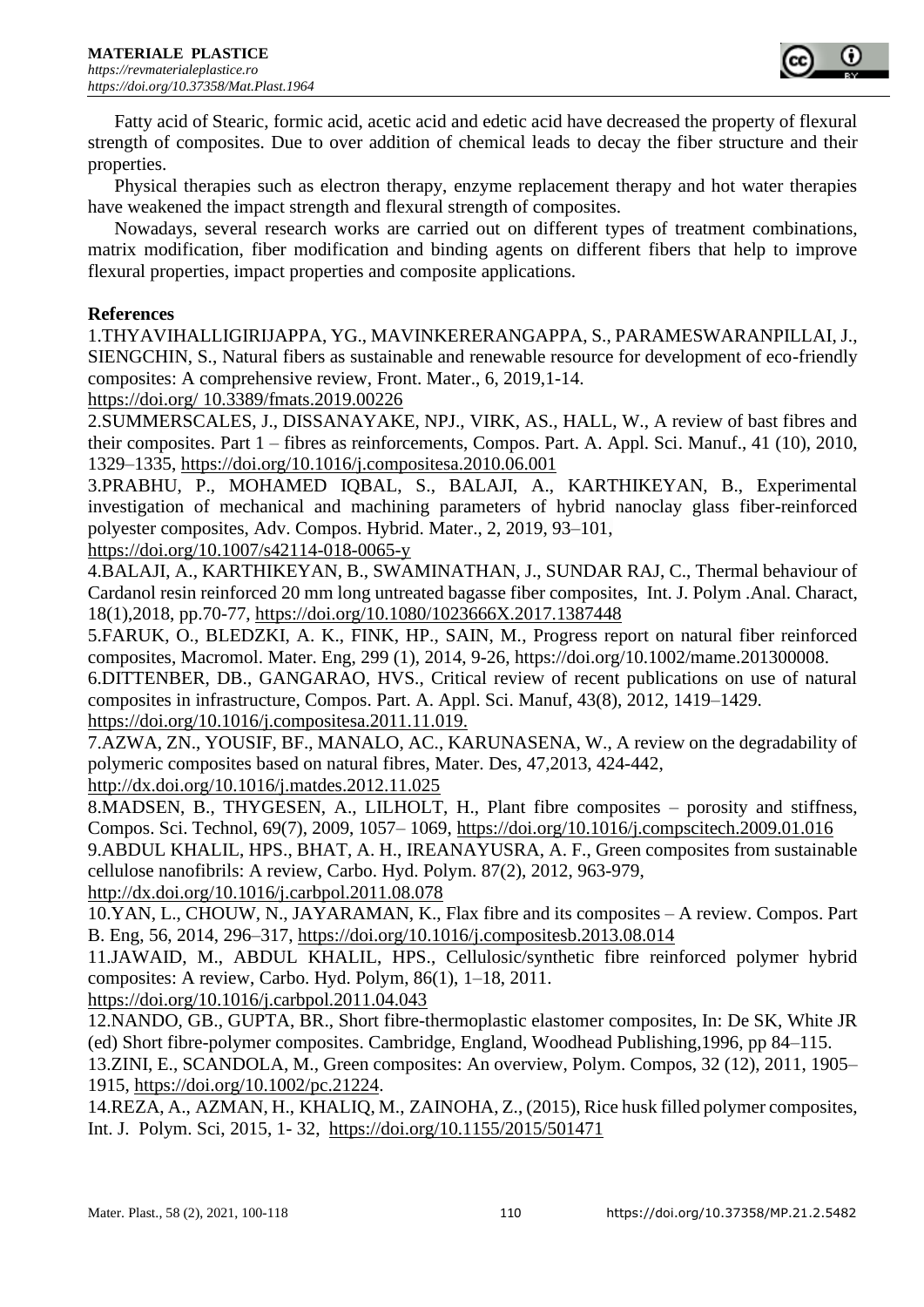15.[GRAIN, MM](https://www.sciencedirect.com/science/article/pii/S2351978916302438#!)., [SHAMITIBA, BK](https://www.sciencedirect.com/science/article/pii/S2351978916302438#!)., [PETER, M](https://www.sciencedirect.com/science/article/pii/S2351978916302438#!)., [CHIZYUKA, GC](https://www.sciencedirect.com/science/article/pii/S2351978916302438#!)., Response of natural sisal reinforced polyester composites to three-point and four-point bending, Procedia. Manuf, 7, 2017, 327- 332,<https://doi.org/10.1016/j.promfg.2016.12.080>

16.SANDEEP, K., KRISHAN, KSM., BRIJESH, G., VINAY, KP., Synergy of rice-husk filler on physico-mechanical and tribological properties of hybrid Bauhinia-vahlii/sisal fiber reinforced epoxy composites, J. Mater. Res. Technol. 8(2),2019, 2070–2082.<https://doi.org/10.1016/j.jmrt.2018.12.021>

17.CUONG, MV., LE, HS, HYOUNG, JC., PHAM, TD, Effect of micro/nano white bamboo fibrils on physical characteristics of epoxy resin reinforced composites, Cellulose, 24(12), 2017, 5475–5486, https://doi.org/10.1007/s10570-017-1503-7

18.ANSELL, M P.,, MWAIKAMBO, LY., The structure of cotton and other plant fibres, In Eichhorn SJ , Hearle JWS , Jaffe M, Kikutani T (ed) Handbook of textile fibre structure, Cambridge, England , Wood head Publishing, 2, 2009, pp 62–94,<https://doi.org/10.1533/9781845697310.1.62>

19.LI, X., TABIL, L G., PANIGRAHI, S., Chemical treatments of natural fiber for use in natural fiberreinforced composites: A Review, J. Polym Environ, 15, 2007, 25–33.

https://doi.org/10.1007/s10924-006-0042-3

20.RAFAEL, S., SHIRANI, K., HARAGUCHI., EDVANI, C., MUNIZ., ADLEY, F., RUBIRA., Aplicaçoes de fibraslignocelulosicasnaquimica de polimeros E emcompositos, Quim. Nova, 32(3), 2009, 661-671. http://dx.doi.org/10.1590/S0100-40422009000300010

21.ISMAIL, NF., SULONG, A., MUHAMAD, N., THOLIBON, D., MDRADZI, M.K.F., WANLBRAHIM, W.A.S., Review of the compression moulding of natural fiber-reinforced thermoset composites: Material processing and characterisations, Pertanika. J. Trop. Agric, Sci 38, 2015, 533 - 547.

22.WU, MS., CENTEA, T., NUTT, SR., Compression molding of reused in-process waste – effects of material and process factors, Adv. Manuf. *Polym.* Compos. Sci, 4(1), 2018, 1-12. <https://doi.org/10.1080/20550340.2017.1411873>

23.ZIN, MH., RAZZI, MF., OTHMAN, S., LIEW, K., ABDAN, K., MAZLAN, N., A review on the fabrication method of bio-sourced hybrid composites for aerospace and automotive application, IOP Conf. Ser: Mater. Sci. Eng, 152, 2016, 1-12.<http://iopscience.iop.org/1757-899X/152/1/012041>

24.THIRUCHITRAMBALAM, M., SHANMUGAM, D., Influence of pre-treatments on the mechanical properties of Palmyra palm leaf stalk fiber-polyester composites, J. Reinf. Plast. Compos, 31, 2012, 1400-1414, [https://doi.org/10.1177/0731684412459248](https://doi.org/10.1177%2F0731684412459248)

25.SATHISHKUMAR, TP., NAVANEETHAKRISHNAN, P., SHANKAR, S., RAJASEKAR, R., Mechanical properties and water absorption of snake grass longitudinal fiber reinforced isophthalic polyester composites, J. Reinf. Plast. Compos, 32, 2013, 1211-1223,

<https://doi.org/10.1177/0731684413485826>

26.LUZ, SM., GONCALVES, AR., DEL'ARCO JR, AP., Mechanical behavior and microstructural analysis of sugarcane bagasse fibers reinforced polypropylene composites, Compos. Part A Appl. Sci. Manuf, 38(6), 2017 1455 – 1461, <https://doi.org/10.1016/j.compositesa.2007.01.014>

27.BALAJI, A., UDHAYASANKAR, R., KARTHIKEYAN, B., SWAMINATHAN, J., PURUSHOTHAMAN, R., Mechanical and thermal characterization of bagasse fiber/coconut shell particle hybrid biocomposites reinforced with cardanol resin, Results in Chemistry, 2020, p.100056. [https://doi.org/10.1016/j.rechem.2020.100056.](https://doi.org/10.1016/j.rechem.2020.100056)

28. ELSAYED, A., ELBADRY, MOHAMED, S., ALY, H., HIROYUKI, H., Mechanical properties of natural jute fabric/ jute mat fiber reinforced polymer matrix hybrid composites. Adv. Mech. Eng., 2012, 1 -12, [https://doi.org/10.1155/2012/354547](https://doi.org/10.1155%2F2012%2F354547)

29.SENDHIL KUMAR, S., ANBUMALAR, V., Selection and evaluation of natural fibers –A literature review. Int. J. Innov. Res. Sci. Eng. Technol, 2 (11), 2015, 929-939.

30.CELINO, A., FREOUR, S., JACQUEMIN, F., CASARI, P., The hygroscopic behavior of plant fibers: A review, Front. Chem, 1, 2014, 1 – 12,<https://doi.org/10.3389/fchem.2013.00043>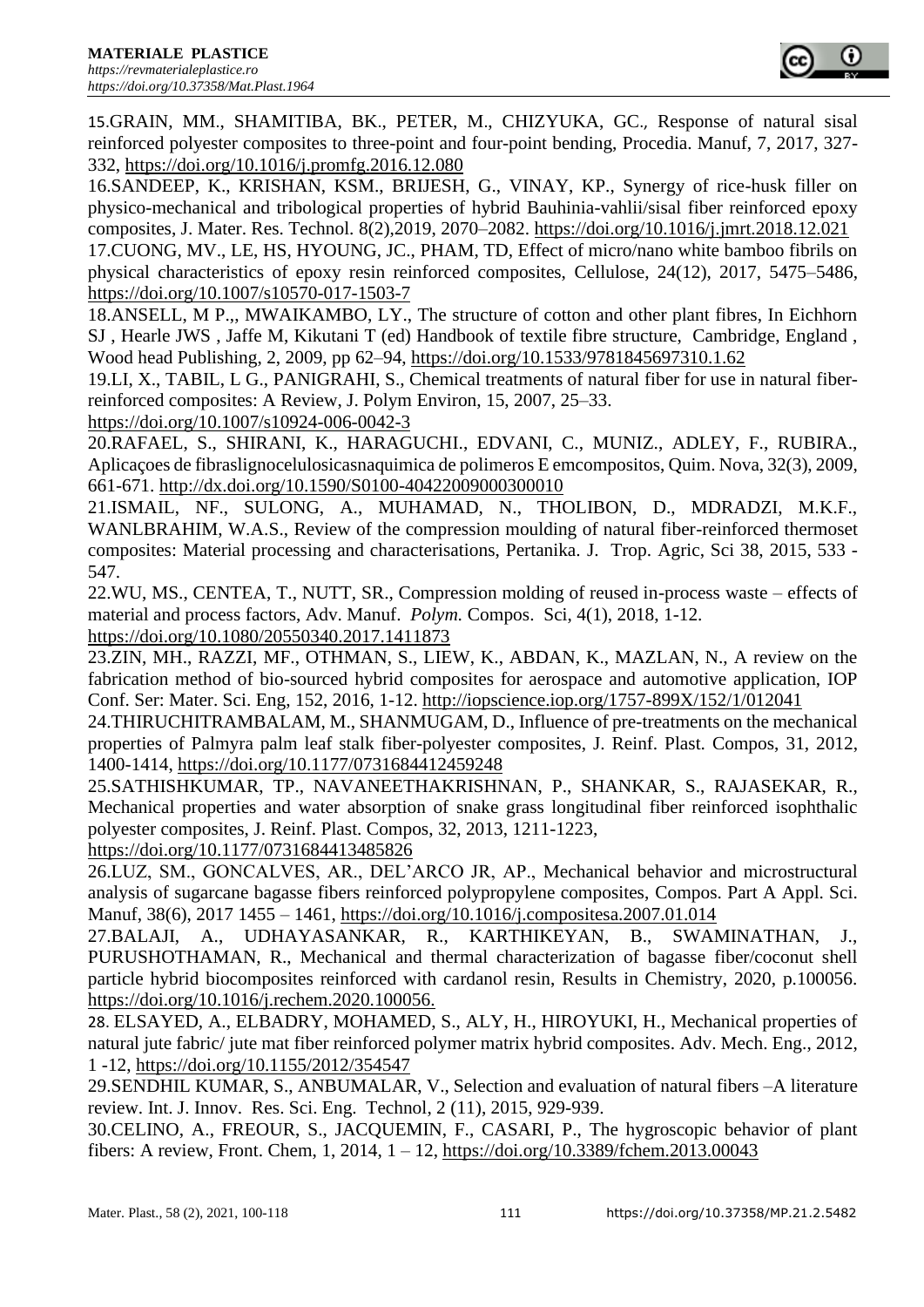31.SHAHZAD, A., A study in physical and mechanical properties of hemp fibres, Adv. Mater. Sci. Eng, 2013, 1-9,<https://doi.org/10.1155/2013/325085>

32.[PICKERING](https://www.sciencedirect.com/science/article/pii/S1359835X15003115#!), KL., [EFENDY](https://www.sciencedirect.com/science/article/pii/S1359835X15003115#!), MA., LE, TM., A review of recent developments in natural fibre composites and their mechanical performance, Compos. Part. A. Appl. Sci. Manuf, 83, 2016, 98-112, <https://doi.org/10.1016/j.compositesa.2015.08.038>

33.ABRAHAM, TN., GEORGE, KE., Studies on recyclable nylon-reinforced PP composites: Effect of fiber diameter, J. Thermoplast. Compos. Mater, 22(1), 2009, 5–20,

<https://doi.org/10.1177/0892705708091603>

34.MOKHENA, TC., SEFADI, JS., SADIKU, ER., JOHN, MJ., MOCHANE, MJ., MTIBE, A., Thermoplastic Processing of PLA/Cellulose Nanomaterials Composites, Polymers, 10(12), 2018, 1363- 1392,<https://doi.org/10.3390/polym10121363>

35.RAMIN, S., DENIS, R., Rotomolding of Thermoplastic Elastomers Based on Low-Density Polyethylene and Recycled Natural Rubber, *Appl. Sci, 9*(24), 2019, 5430 -5450,

<https://doi.org/10.3390/app9245430>

36.HUSSAIN, M., KO, YH., CHOA, YH., Significant enhancement of mechanical and thermal properties of thermoplastic polyester elastomer by polymer blending and nanoinclusion. J Nanomater 2016, 1- 9, <https://doi.org/10.1155/2016/8515103>

37.LI, J., ZHANG, G., FAN, X., ZHOU, L., LI, J., SHI, X., ZHANG, H., Preparation and mechanical properties of thermosetting epoxy foams based on epoxy/ 2-ethyl-4-methylimidazol system with different curing agent contents, J. Cell. Plast, 53(6), 2017, 663-681,

<https://doi.org/10.1177/0021955X17695095>

38.UAWONGSUWAN, P., YANG, Y., HAMADA, H., Long jute fiber-reinforced polypropylene composite: Effects of jute fiber bundle and glass fiber hybridization, J. Appl. Polym. Sci, 132 (15), 2015, 1-13,<https://doi.org/10.1002/app.41819>

39.FARES, MC., [GUSTAVO, DS](https://onlinelibrary.wiley.com/action/doSearch?ContribAuthorStored=de+Souza%2C+Gustavo)., CARVALHO, AJF., Thermoformed Polypropylene Composite Reinforced with Cotton Fabric, Macromol. Symp, 383(1800068), 2019, 1-6, <https://doi.org/10.1002/masy.201800068>

40.RUKMINI, K., RAMARAJ, B., SHETTY, SK., TARAIYA, A., BANDYOPADHYAY, SB., Development of Eco-Friendly Cotton Fabric Reinforced Polypropylene Composites: Mechanical, Thermal, and Morphological Properties, Adv. Polym. Tech, 32(1), 2013, 1-9

https://doi.org/10.1002/adv.21327

41.DOBAH, Y., ZAMPETAKIS, I., WARD, C., SCARPA, F., Thermoformability characterisation of Flax reinforced polypropylene composite material, Compos. Part. B. Eng, 184(1),2020, 1- 9, <https://doi.org/10.1016/j.compositesb.2019.107727>

42.WANG, C., YING, S., A Novel Strategy for the Preparation of Bamboo Fiber Reinforced Polypropylene Composites, Fiber. Polym, 15, 2014, 117-125,

https://doi.org/10.1007/s12221-014-0117-z

43.CHATTOPADHYAY, SK., KHANDAL, RK., UPPALURI, R., GHOSHAL, AK., Bamboo Fiber Reinforced Polypropylene Composites and Their Mechanical, Thermal, and Morphological Properties, J. Appl. Polym. Sci, 119, 2011, 1619–1626,<https://doi.org/10.1002/app.32826>

44.SULLINS, T., PILLAY, S., KOMUS, A., NING, H., Hemp fiber reinforced polypropylene composites: The effects of material treatments, Compos. Part. B. Eng, 114 ,2017, 15-22. <https://doi.org/10.1016/j.compositesb.2017.02.001>

45.HAJNALKA, H., ILONA, R., RAJESH, DA., Development of HEMP Fiber Reinforced Polypropylene Composites, J. Thermoplast. Compos. Mater, 21, 2008,165-173. <https://doi.org/10.1177/0892705707083949>

46.FENG, Y., HU, Y., ZHAO, G., YIN, J., JIANG, W., Preparation and Mechanical Properties of High-Performance Short Ramie Fiber-Reinforced Polypropylene Composites, J. Appl. Polym. Sci, 122, 2011, 1564–1571,<https://doi.org/10.1002/app.34281>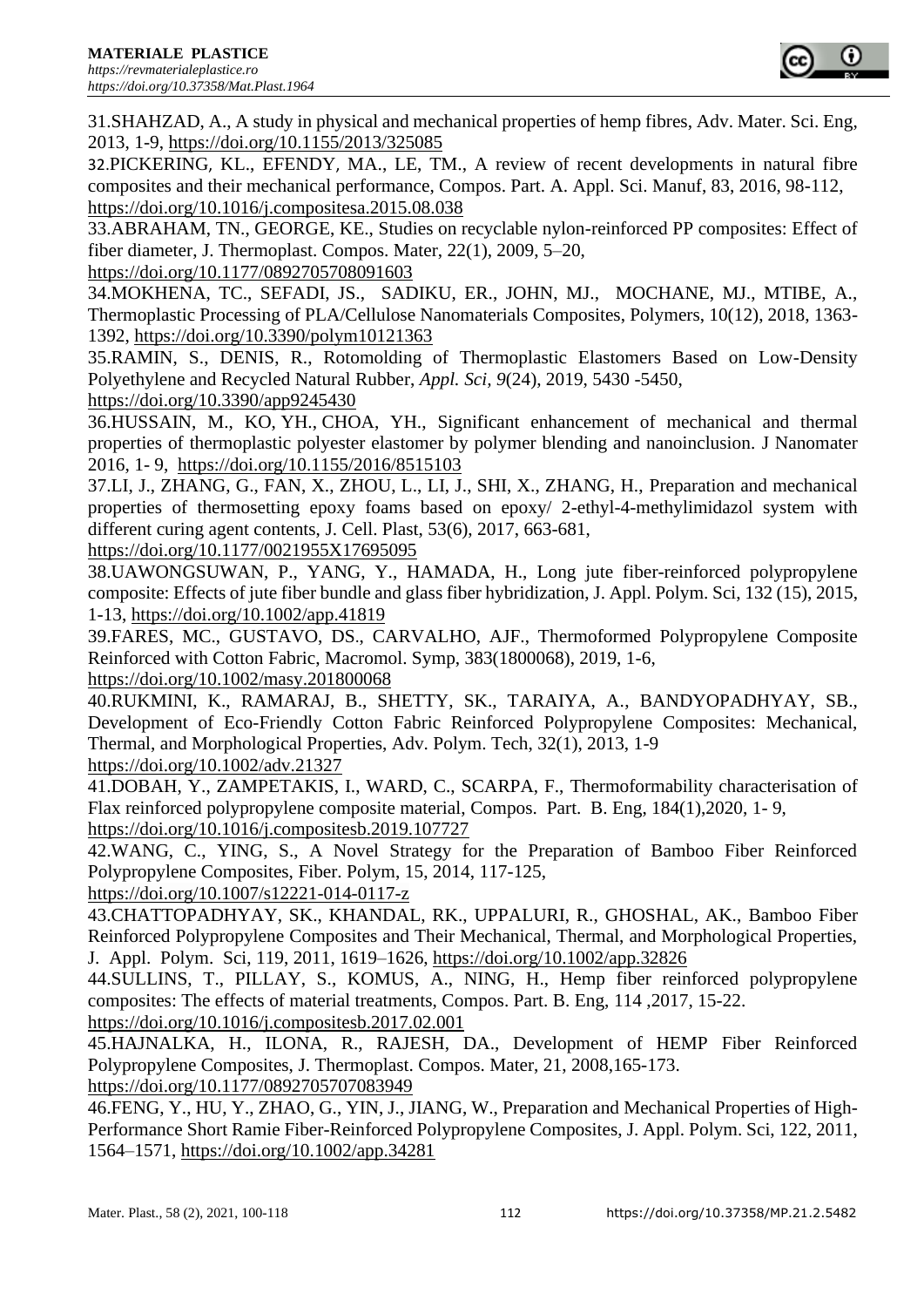

47.MUNDE, YS., INGLE, RB., SIVA, I., Effect of sisal fiber loading on mechanical, morphological and thermal properties of extruded polypropylene composites, Mater. Res. Express 6(8),2019, 1-16, https://doi.org/10.1088/2053-1591/ab1dd1

48.PRAJWAL, B., GIRIDHARAN, BV., VAMSHI, KK., MUZAMIL, HR., MOHAN, CB., Sisal fiber reinforced polypropylene bio-composites for inherent applications, Int. J. Recent .Technol. Eng, 8, 2019, 305-309, [http://dx.doi.org/10.2139/ssrn.3510051](https://dx.doi.org/10.2139/ssrn.3510051)

49.MAHESH, D., KOWSHIGHA, KR., RAJU, NV., PANKAJ, KA., Characterization of banana fiberreinforced polypropylene composites, J. Indian. Acad. Wood. Sci, 17, 2020, 1-8.

<https://doi.org/10.1007/s13196-019-00244-x>

50.HAYDAR, UZ., MUBARAK, AK., RUHUL, AK., Banana Fiber-Reinforced Polypropylene Composites: A Study of the Physico-Mechanical Properties, Fiber. Polym, 14(1), 2013, 121-126 <https://doi.org/10.1007/s12221-013-0121-8>

51.GUNTI, R., RATNA PRASAD, AV., GUPTA., AVSSKS, Preparation and Properties of Successive Alkali Treated Completely Biodegradable Short Jute Fiber-Reinforced PLA Composites, Polym. Compos, 37, 2016, 2161-70,<https://doi.org/10.1002/pc.23395>

52.CHEN, JC., LIN, JC., Manufacturing and properties of cotton and jute fabrics reinforced epoxy and PLA composites, Int. J. Mod. Phys. B, [32\(19\)](https://www.worldscientific.com/toc/ijmpb/32/19), 2018, 18400841- 18400845,

https://doi.org/ 10.1142/S0217979218400842

53.QIAN, J., YU, MM., GE, Z., XU, MJ., ZHANG, HH., YANG, GS., Preparation and Properties of Cotton Fiber/poly(lactic acid) Composites, Mater. Sci. Forum, 789, 2014, 100-105,

<https://doi.org/10.4028/www.scientific.net/MSF.789.100>

54.KHANLOU, HM., WOODFIELD, P., SUMMERSCALES, J., FRANCUCCI, G., KING, B., TALEBIAN, S., FOROUGHI, J., HALL, W., The mechanical properties of flax fibre reinforced poly(lactic acid) bio-composites exposed to wet, freezing and humid environments, J. Compos. Mater, 52(6), 2017, 835–850, [https://doi.org/10.1177/0021998317714857](https://doi.org/10.1177%2F0021998317714857)

55.ALIMUZZAMAN, S., GONG, RH., AKONDA, M., Biodegradability of Nonwoven Flax Fiber Reinforced Polylactic Acid Biocomposites, Polym. Compos, 35, 2014, 2094-2102,

<https://doi.org/10.1002/pc.22871>

56.SHINJI, O., Flexural Properties of Long Bamboo Fiber/ PLA Composites, Open. J. Compos. Mater, 5, 2015 , 70-78, http://dx.doi.org[/10.4236/ojcm.2015.53010](http://dx.doi.org/10.4236/ojcm.2015.53010)

57.ANGEL, PM ., ALFREDO, G., ANTONIO, FL., VERONICA, CV., SONIA DLRL., Bamboo– Polylactic Acid (PLA) Composite Material for Structural Applications, Mater, 10(11), 2017, 1-22, <https://doi.org/10.3390/ma10111286>

58.ISLAM, MS., PICKERING, KL., FOREMAN, NJ., Influence of accelerated ageing on the physic mechanical properties of alkali – treated industrial hemp fibre reinforced poly(lactic acid) (PLA) composites, Polym. Degrad. Stabil, 95(1), 2010, 59-65,

<https://doi.org/10.1016/j.polymdegradstab.2009.10.010>

59.NINA, G., Improvement of the Mechanical Properties of Biodegradable Hemp Fiber Reinforced Poly (lactic acid) (PLA) Composites by the Admixture of Man-made Cellulose Fibers, J. Compos. Mater, 43(6), 2009, 689-701, [https://doi.org/10.1177/0021998308100688](https://doi.org/10.1177%2F0021998308100688)

60.TAO, Y., NING, J., YAN, L., Study on short ramie fiber/poly (lactic acid) composites compatibilized by maleic anhydride, Compos. Part. A. Appl. Sci. Manuf, 64, 2014, 139–146,

<https://doi.org/10.1016/j.compositesa.2014.05.008>

61.ZHAOQIAN, L., XIAODONG, Z., CHONGHUA, P., Effect of Sisal Fiber Surface Treatment on Properties of Sisal Fiber Reinforced Polylactide Composites, Int. J. Polym. Sci, 2011, 1-7, https://doi.org/10.1155/2011/803428

62[.UJENDRA, KK.](https://www.sciencedirect.com/science/article/pii/S1359836819346761#!), [MANISH, KL.](https://www.sciencedirect.com/science/article/pii/S1359836819346761#!), [INDERDEEP, S](https://www.sciencedirect.com/science/article/pii/S1359836819346761#!)., PLA/banana fiber based sustainable biocomposites: A manufacturing perspective, Compos. Part. B. Eng, 180, 2020, 1-15, https://doi.org/10.1016/j.compositesb.2019.107535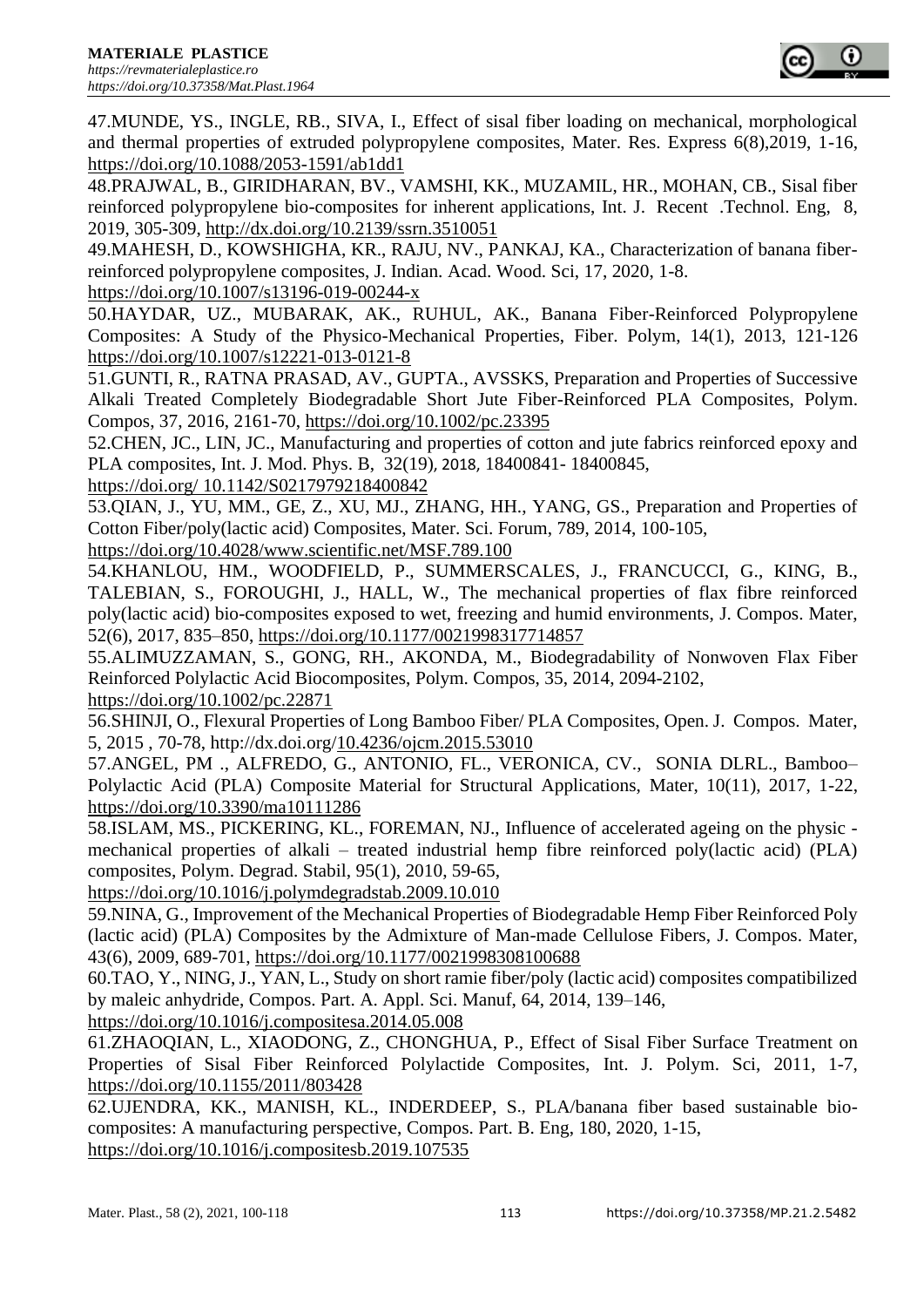

63.KUTLAY, S., The Improvement of Mechanical Properties of Jute Fiber/LDPE Composites by Fiber Surface Treatment, J. Reinf. Plast. Comp, 29(13), 2010, 1921-1929,

<https://doi.org/10.1177/0731684409339078>

64.RAHAMAN, MDN., HOSSAIN, MDS., RAZZAK, MD., UDDIN, MB., CHOWDHURY, AMS., KHAN, RA., Effect of dye and temperature on the physico – mechanical properties of jute/PP and jute / LLDPE based composites, Heliyon, 5(6), 2019, 1-9.<https://doi.org/10.1016/j.heliyon.2019.e01753>

65.BODUR, MS., BAKKAL, M., ENGLUND, K., Experimental study on the glass fiber/waste cotton fabric-reinforced hybrid composites: Mechanical and rheological investigations, J. Compos. Mater, 51(23), 2016, 3257–3268, doi:10.1177/0021998316685897

66.YAN, L., CHOUW, N., JAYARAMAN, K., Flax fibre and its composites – A review. Compos. B. Eng, 56, 2014, 296–317, doi:10.1016/j.compositesb.2013.08.014

67.ABHILASH, SS., SINGARAVELU, DL., Effect of Fiber Content on Mechanical and Morphological Properties of Bamboo Fiber-Reinforced Linear Low-Density Polyethylene Processed by Rotational Molding, Trans. Indian. Inst. Met, 73, 2020, 1549-1554, https://doi.org/10.1007/s12666-020-01922-y

68.ABDUL KHALIL, HPS., BHAT IUH., JAWAID, M., ZAIDON, A., HERMAWAN, D., HADI, YS., Bamboo fibre reinforced biocomposites: A review, Mater. Des, 42, 2012, 353–368,

<https://doi.org/10.1016/j.matdes.2012.06.015>

69.CHAUDHARY, SN., BORKAR, SP., MANTHA, SS., Sunnhemp fiber-reinforced waste polyethylene bag composites, J. Reinf. Plast. Compos, 29(15), 2010, 2241-2252,

<https://doi.org/10.1177/0731684409345615>

70.KURUVILLA, J., SABU, T., PAVITHRAN, C., Effect of ageing on the physical and mechanical properties of sisal-fiber-reinforced polyethylene composites, Compos. Sci. Technol, 53(1), 1995, 99 – 110, [https://doi.org/10.1016/0266-3538\(94\)00074-3](https://doi.org/10.1016/0266-3538(94)00074-3)

71.BOLDUC, SS., JUNG, K., VENKATA, P., ASHOKCLINE, M., JAYASINGHE, R., BAILLIE, C., LESSARD, L., Banana fiber/low-density polyethylene recycled composites for third world eco-friendly construction applications – Waste for life project Sri Lanka, J. Reinf. Plast. Comp, 37(21), 2018, 1322– 1331, [https://doi.org/10.1177/0731684418791756](https://doi.org/10.1177%2F0731684418791756)

72.HAYDAR, UZ., MUBARAK, AK., RUHUL, AK., Physico- mechanical and degradation properties of banana fiber/ LDPE composites: Effect of acrylic monomer and starch, Compos. Interface, 18(8), 2011, 685-700, <https://doi.org/10.1163/156855412X626261>

73.JAMAL, H., HOSNE, AB., MOSLEM, UMD., MOHAMMAD, TI., ISLAM, MDM., Investigating the Physical Properties of Treated and Untreated Jute Fibre-Polyester, Composites. Asian J. Textile, 8 (1), 2018, 13-21, https://scialert.net/abstract/doi=ajt.2018.13.21

74.FARIDUL HASAN, KMF., MAZHARUL, I., MOHAMMAD, NM., SULTANA, MZ., MUEEID, MA., WU, JH., Influence of naturally originated jute on the fabrication & mechanical properties of Jute/Polyester hybrid composite, Am. J. Polym. Sci. Eng, 4, 2016, 82-90.

75.ACHUKWU, EO., DAUDA, BM., ISHIAKU, US., Mechanical properties of plied cotton fabriccoated unsaturated polyester composites: Effects of alkali treatments, Int. J. Compos Mater, 5(4), 2015, 71-78, <https://doi.org/10.5923/j.cmaterials.20150504.01>

76.SAGAR, RC., PIYUSH, PG., Experimental investigations on flexural properties of longitudinally and transversely placed fiber reinforced polymeric composites, Int. J. Appl. Eng Res, 13(9), 2018, 7217- 7223.

77.LIU, W., CHEN, T., WEN, X., QIU, R., ZHANG, X., Enhanced mechanical properties and water resistance of bamboo fiber–unsaturated polyester composites coupled by isocyanatoethyl methacrylate, Wood. Sci. Technol, 48, 2014, 1241–1255,<https://doi.org/10.1007/s00226-014-0668-6>

78.GILLES, S., NIHAT, SC., CALLUM, ASH., RTM Hemp Fibre - Reinforced Polyester Composites, Appl. Compos. Mater, 7, 2000, 341-349,<https://doi.org/10.1023/A:1026538107200>

79.QIU, R., REN, X., FIFIELD, LS., SIMMONS, KL., LI, K., Hemp fiber reinforced unsaturated polyester composites: Optimization of processing and improvement of interfacial adhesion, J. Appl. Polym. Sci, 121, 2011, 862–868,<https://doi.org/10.1002/app.33674>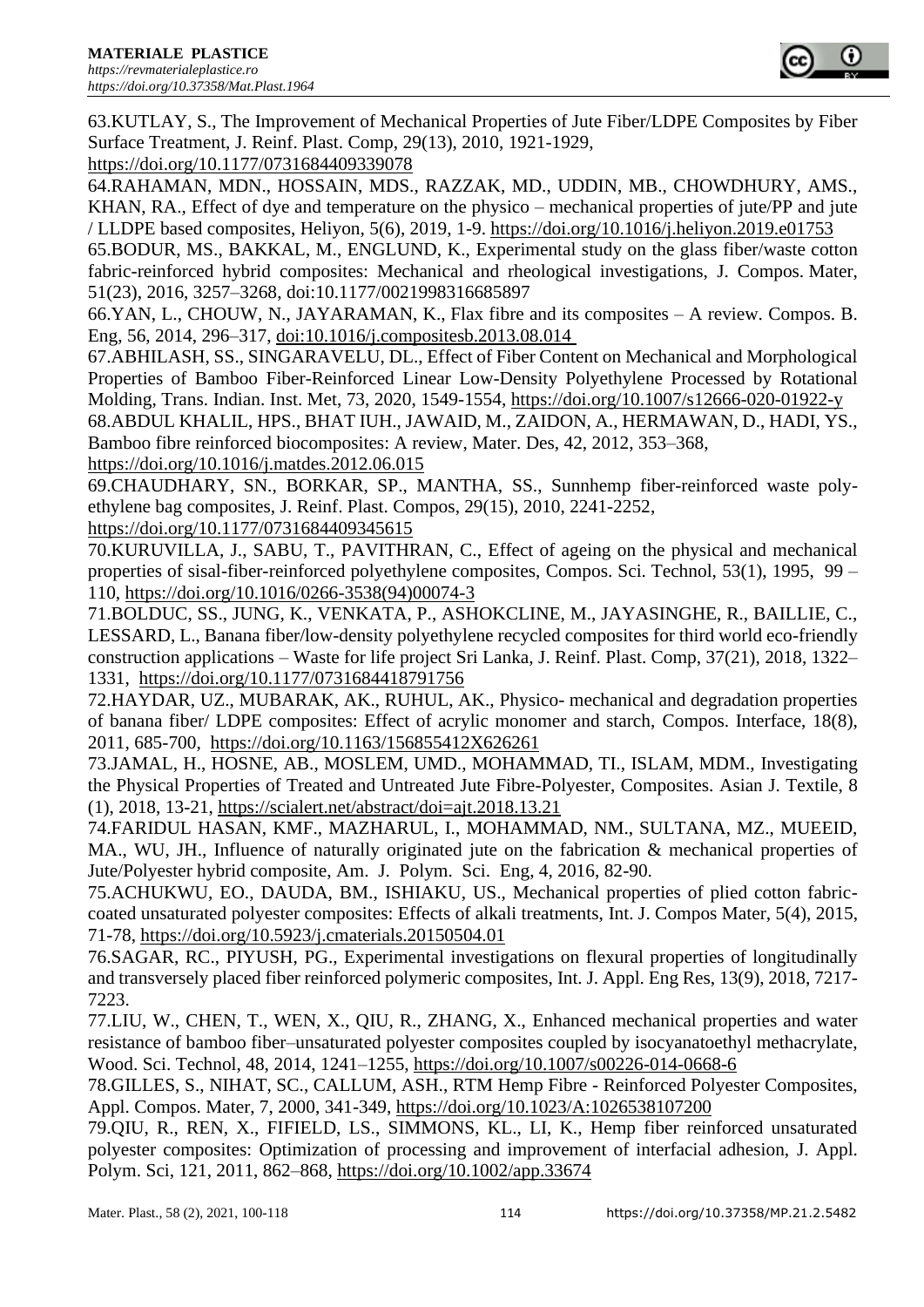80.GUPTA, S., HAQ, MIU., MOHAN, S., ANAND, A., RAINA, A., DUTTA, V., VOHRA, K., KUMAR, R., Evaluation of mechanical properties of ramie/banana reinforced hybrid composites, J. Mech. Eng, 8(1), 2019, 95-104.

81.PRASAD, AR., RAO, KM., Mechanical properties of natural fibre reinforced polyester composites: Jowar, sisal and bamboo, Mater. Des, 32, 2011, 4658–4663,

<https://doi.org/10.1016/j.matdes.2011.03.015>

82.SILAS, MM., PAUL, MW., DAVID, NG., Mechanical properties of sisal/cattail hybrid-reinforced polyester composites, Adv. Mater. Sci. Eng, 2020, 1- 9,<https://doi.org/10.1155/2020/6290480>

83.MUTHUKANNAN, M., CHITHAMBAR GANESH, A., MUKILAN, K., Examination on Lightweight Banana Fibre (bunch) and Polyestercomposite for Industrial Applications, Int. J. J. Recent Technol. Eng, 8, 2019, 45-48.

84.WANG, H., MEMON, H., HASSAN, AME., MIAH, M., ALI, M., Effect of jute fiber modification on mechanical properties of jute fiber composite, Mater, 12, 2019, 1–12,

https://doi.org[/10.3390/ma12081226](https://doi.org/10.3390/ma12081226)

85.BACCOUCH, W., GHITH, A., ENIS, IY., SEZGIN, H., MILED, W., LEGRAND, X., FATEN, F., Enhancement of fiber-matrix interface of recycled cotton fibers reinforced epoxy composite for improved mechanical properties, Mater. Res. Express, 7 (1), 2020, 1-11,

https://doi.org[/10.1088/2053 -1591/ ab6c](https://doi.org/10.3390/ma12081226)04

86.MANJUNATH, R., SANJEEV, M., Behaviour of mechanical properties of natural fiber cotton and silk reinforced epoxy composite, Int. Res. J. Eng. Technol, 5(2), 2018, 1908 - 1914.

87.MUNOZ, E., MANRIQUE, JAG., Water absorption behaviour and its effect on the mechanical properties of flax fibre reinforced bioepoxy composites, Int. J. Polym. Sci. 2015, 1-10, <https://doi.org/10.1155/2015/390275>

88.SATHISH, S., KUMARESAN, K., PRABHU, L., GOKULKUMAR, S., KARTHI, N., VIGNESHKUMAR, N., Experimental investigation of mechanical and morphological properties of flax fiber reinforced epoxy composites incorporating SiC and  $A_1A_2O_3$ , Mater. Today. Proc. 27(3), 2019, 2249-2253,<https://doi.org/10.1016/j.matpr.2019.09.106>

89.ZHANG, K., WANG, F., LIANG, W., WANG, Z., DUAN, Z., YANG, B., Thermal and Mechanical Properties of Bamboo Fiber Reinforced Epoxy Composites, Polym, 10(6), 2018,1-18,

<https://doi.org/10.3390/polym10060608>

90.GLORIA, GO., MARGEM, FM., RIBEIRO, CGD., MORAES, YMD., CRUZ, RBD., SILVA, FDA., MONTEIRO, SN., Charpy Impact Tests of Epoxy Composites Reinforced with Giant Bamboo Fibers, Mater. Res, 18(2), 2015, 178-184,<https://doi.org/10.1590/1516-1439.360614>

91.IRAWAN, AP., SOEMARDI, TP., WIDJAJALAKSMI, K., REKSOPRODJO, AHS., Tensile and flexural strength of ramie fiber reinforced epoxy composites for socket prosthesis application, I*nt. J. Mech. Mater.* Eng, 6 (1), 2011, 46-50.

92.KUMAR, R., ANAND, A., Fabrication and mechanical characterization of Indian ramie reinforced polymer composites, Mater. Res. Express., 6(5), 2019, 1-16, https://doi.org/10.1088/2053-1591/aaff12 93.BALAJI, A., SIVARAMAKRISHNAN, K., KARTHIKEYAN, B., PURUSHOTHAMAN, R., SWAMINATHAN, J., KANNAN, S., UDHAYASANKAR, R., HAJA MADIEEN, A., Study on mechanical and morphological properties of sisal/banana/coir fiber-reinforced hybrid polymer composites, J. Braz. Soc. Mech. Sci. Eng, 41, 2019, 1-10, https://doi.org/10.1007/s40430-019-1881-x 94.PANDYA, Y., PATEL, N., PATEL, B., SUTHAR, N., Investigation of Tensile and Flexural Strength of Sisal Fiber Reinforced Epoxy Composite with Waste Tyre Rubber Particle as Filler, AIP. Conf. Proc, 2019,<https://doi.org/10.1063/1.5130245>

95.BALAJI, A., PURUSHOTHAMAN, R., UDHAYASANKAR, R., VIJAYARAJ, S., KARTHIKEYAN, B., Study on Mechanical, Thermal and Morphological Properties of Banana Fiber-Reinforced Epoxy Composites, J. Bio. Tribo. Corros, 6(60), 2020, 1-10, https://doi.org/10.1007/s40735-020-00357-8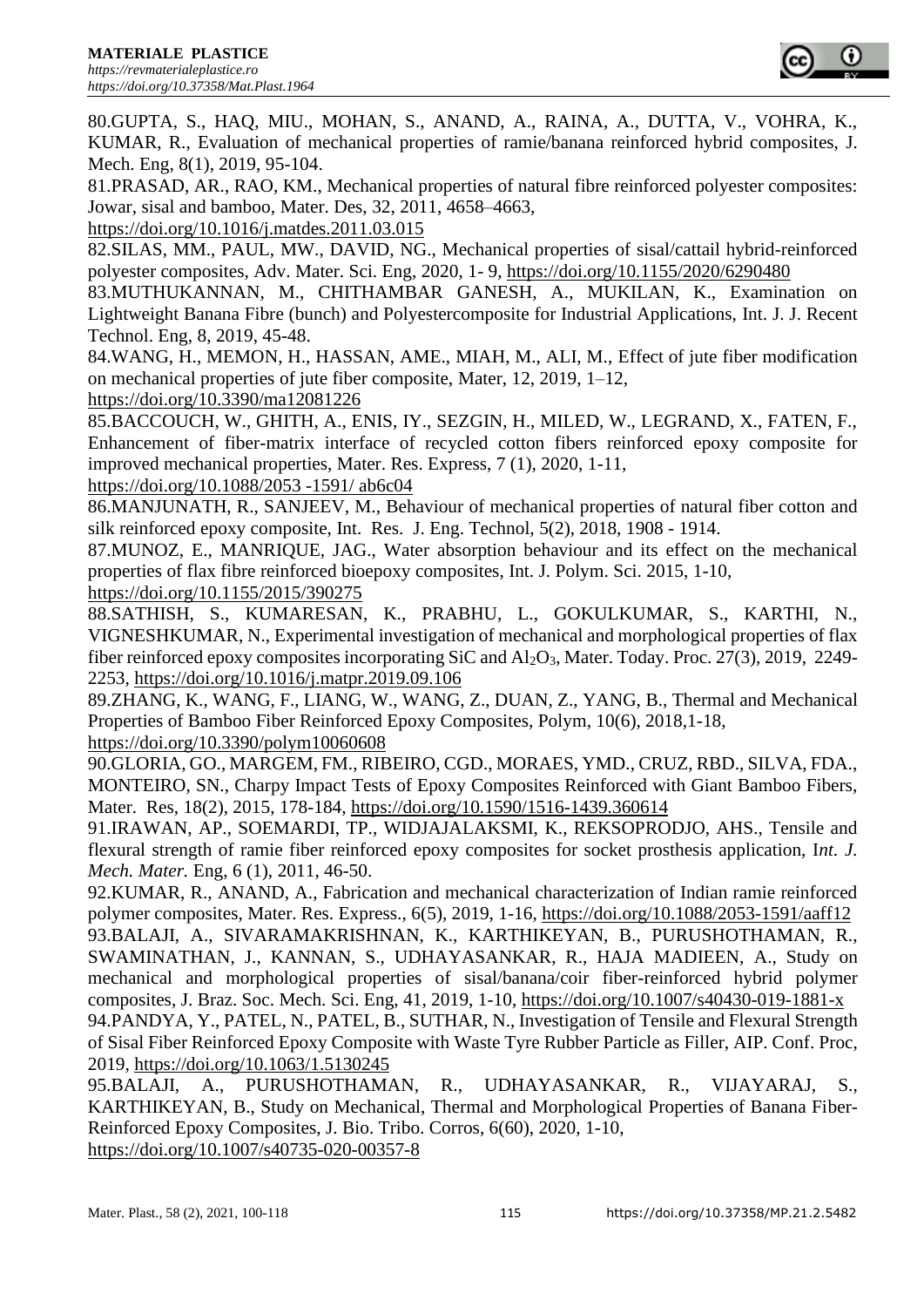96.ARTHANARIESWARAN, VP., KUMARAVEL, A., KATHIRSELVAM, M., Evaluation of mechanical properties of banana and sisal fiber reinforced epoxy composites: Influence of glass fiber hybridization, Mater. Des, 64, 2014, 194–202,<https://doi.org/10.1016/j.matdes.2014.07.058>

97.LESZCZYNSKA, A., RADZIK, P., SZEFER, E., MICUSIK, M., OMASTOVA, M., PIELICHOWSKI, K., Surface modification of cellulose nanocrystals with succinic anhydride, Polym, 11(5), 2019, 1-24,<https://doi.org/10.3390/polym11050866>

98.LI, X., TABIL, LG., PANIGRAHI, S., Chemical treatments of natural fiber for use in natural fiberreinforced composites: A review, J. Polym. Environ, 15, 2007, 25–33,

<https://doi.org/10.1007/s10924-006-0042-3>

99.MOHIT, S., GAURAV, D., Effect of fiber treatment on flexural properties of natural fiber reinforced composites: A review, Egypt. J. Pet, [27\(4\)](https://www.sciencedirect.com/science/journal/11100621/27/4), 2018, 775-783,

<https://doi.org/10.1016/j.ejpe.2017.11.005>

100.WANG, J., WANG, A., Acetylated modification of kapok fiber and application for oil absorption, Fiber. Polym, 14, 2013, 1834–1840, <https://doi.org/10.1007/s12221-013-1834-4>

101.BALAJI, A., KARTHIKEYAN, B., SWAMINATHAN, J., Comparative mechanical, thermal, and morphological study of untreated and NaOH-treated bagasse fiber-reinforced cardanol green composites, Adv. Compos. Hybrd. Mater, 2(1), 2019, 125-132,

<https://doi.org/10.1007/s42114-019-00079-7>

102.ERDOGAN, UH., SEKI, Y., AYDOGDU, G., KUTLU, B., AKŞIT, A., Effect of different surface treatments on the properties of jute, J. Nat. Fibers, 13(2), 2016, 158-171,

<https://doi.org/10.1080/15440478.2014.1002149>

103. JORDAN, W., CHESTER, P., Improving the Properties of Banana Fiber Reinforced Polymeric Composites by Treating the Fibers, Procedia. Eng, 200, 2017, 283–289,

<https://doi.org/10.1016/j.proeng.2017.07.040>

104. SOUZA, PS., RODRIGUES, EF., PRETA, JMC., GOULART, SAS., MULINARI, DR., Mechanical properties of Hdpe/textile fibers composites, Procedia. Eng, 10, 2011, 2040–2045, <https://doi.org/10.1016/j.proeng.2011.04.338>

105. SUN, Y., LIN, L., PANG, C., DENG, H., PENG, H., LI, J., HE, B., LIU, S., Hydrolysis of Cotton Fiber Cellulose in Formic Acid, Energ. Fuel, 21(4), 2007, 2386-2389, <https://doi.org/10.1021/ef070134z> 106. SULTANA, S., HUQUE, MM., HELALI, MM., Studies on the Physicomechanical Properties of Sodium Periodate Oxidized Jute Reinforced Polypropylene (PP) Composites, Polym. Plast. Technol. Eng, 46, 2007, 385–391, <https://doi.org/10.1080/03602550601156045>

107. MISHRA, S., NAIK, JB., Effect of Treatment of Maleic Anhydride on Mechanical Properties of Natural Fiber: Polystyrene Composites, Polym. Plast. Technol. Eng, 44, 2005, 663–675, <https://doi.org/10.1081/PTE-200057814>

108. BRODA, J., SLUSARCZYK, C., FABIA, J., DEMSAR, A., Formation and properties of polypropylene/stearic acid composite fibers, Text. Res. J, 86(1), 2016, 64–71, <https://doi.org/10.1177/0040517514566104>

109. ZHANG, H., Effect of a novel coupling agent, alkyl ketene dimer, on the mechanical properties of wood – plastic composites, [Mater.Des,](Mater.Des) 59, 2014, 130-134,<https://doi.org/10.1016/j.matdes.2014.02.048> 110. TERPAKOVA, E., KIDALOVA, L., ETOKOVA, A., CIGASOVA, J., STEVULOVA, N., Chemical modification of hemp shives and their characterization, Procedia. Eng, 42, 2012, 931 – 941, <https://doi.org/10.1016/j.proeng.2012.07.486>

111. BHANDARI, NL., DHUNGANA, BR., LACH, R., HENNING, S., ADHIKARI, R., Synthesis and characterization of urea– formaldehyde eco - friendly Composite based on Natural Fibers, J. Inst. Sci. Tech, 24(1), 2019,19-25,<https://doi.org/10.3126/jist.v24i1.24623>

112. ASHIK, KP., RAMESH,S., SHARMA, SUBASH P, Evaluation of tensile, flexural and Impact strength of natural and glass fiber reinforced hybrid composites, Renewable Bioresources, 5(1), 2017, 1-7[,http://dx.doi.org/10.7243/2052-6237-5-1](http://dx.doi.org/10.7243/2052-6237-5-1)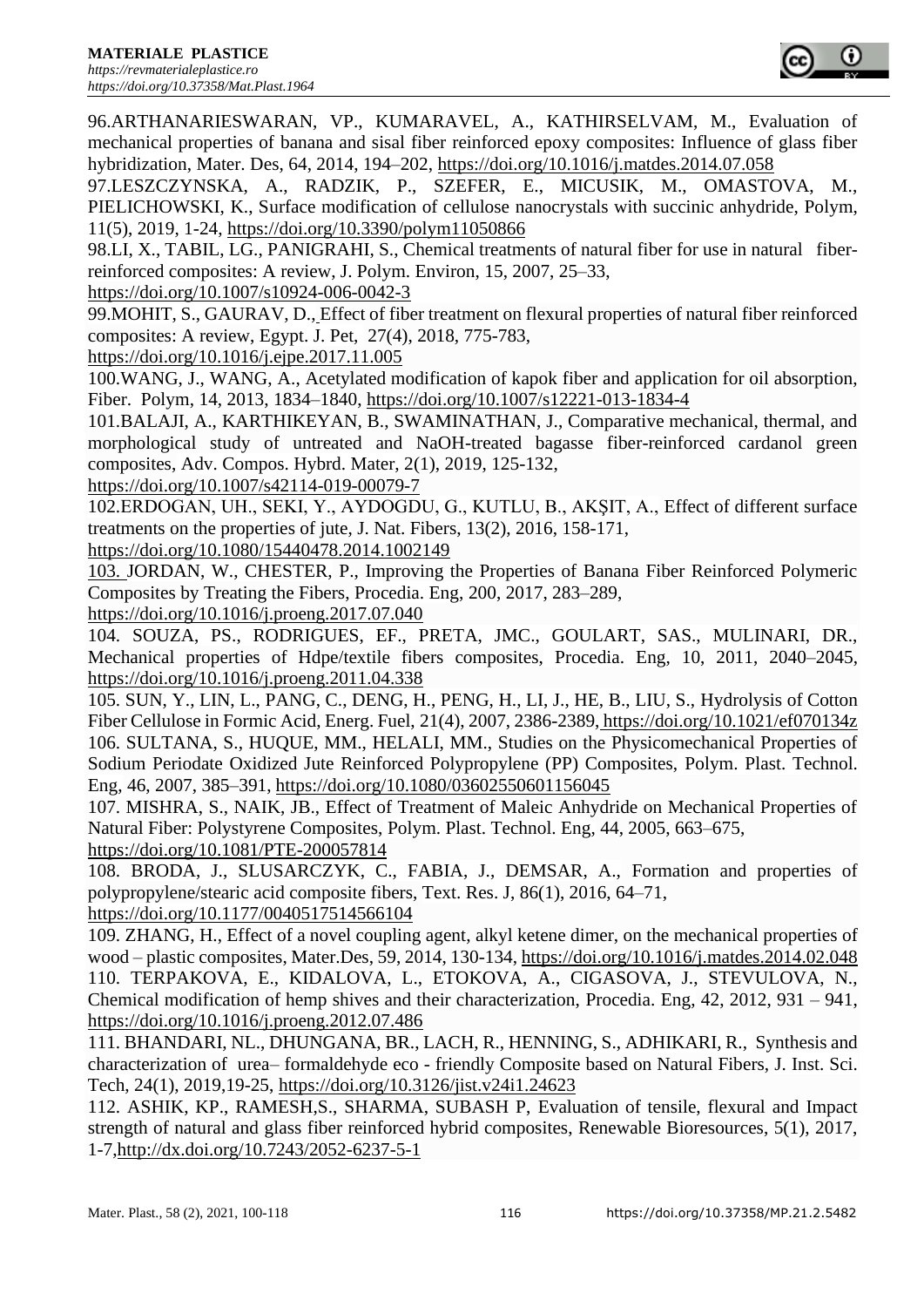

113. NAVARANJAN N, NEITZERT T (2017) Impact Strength of Natural Fibre Composites Measured by Different Test Methods: A Review. MATEC Web Conf 109, 2017, 1-7

<https://doi.org/10.1051/matecconf/201710901003>

114. JORDAN, W., CHESTER, P., Improving the Properties of Banana Fiber Reinforced Polymeric Composites by Treating the Fibers, Procedia. Eng, 200, 2017, 283–289,

<https://doi.org/10.1016/j.proeng.2017.07.040>

115. NOPPARUT, A., AMORNSAKCHAI, T., Influence of pineapple leaf fiber and it's surface treatment on molecular orientation in, and mechanical properties of injection molded nylon composites, Polym. Test, 52, 2016, 141–149,<https://doi.org/10.1016/j.polymertesting.2016.04.012>

116. ARUMUGA PRABU, V., UTHAYAKUMAR, M., MANIKANDAN, V., RAJINI, N., JEYARAJ, P., Influence of red mud on the mechanical, damping and chemical resistance properties of banana / polyester hybrid composites, Mater. Des, 64, 2014, 270–279.

<https://doi.org/10.1016/j.matdes.2014.07.020>

117. VENKATESHWARAN, N., ELAYAPERUMAL, A., ARUNSUNDARANAYAGAM, D., Fiber surface treatment and its effect on mechanical and visco - elastic behaviour of banana/epoxy composite. Mater. Des 47, 2013, 151–159,<https://doi.org/10.1016/j.matdes.2012.12.001>

118. BETELIE, AA., SINCLAIR, AN., KORTSCHOT, M., LI, Y., REDDA, DT., Mechanical properties of sisal epoxy composites as functions of fiber to epoxy ratio, AIMS. Mater. Sci, 6(6), 2019, 985–996, https://doi.org[/10.3934/matersci.2019.6.985](https://doi.org/10.3934/matersci.2019.6.985)

119. QIAN, S., WANG, H., ZAREI, E., SHENG, K., Effect of hydrothermal pretreatment on the properties of moso bamboo particles reinforced polyvinyl chloride composites, Compos. Part B. Eng, 82, 2015, 23–29,<https://doi.org/10.1016/j.compositesb.2015.08.007>

120. YU, T., HU, C., CHEN, X., LI, Y., Effect of diisocyanates as compatibilizer on the properties of ramie / poly(lactic acid) (PLA) composites, Compos. Part A Appl. Sci. Manuf, 76, 2015, 20–27, <https://doi.org/10.1016/j.compositesa.2015.05.010>

121. [ZHU](https://www.sciencedirect.com/science/article/abs/pii/S0926669015000540#!), J., [ZHU](https://www.sciencedirect.com/science/article/abs/pii/S0926669015000540#!), H., [IMMONEN, K., BRIGHTON, J., ABHYANKAR,](https://www.sciencedirect.com/science/article/abs/pii/S0926669015000540#!) H., Improving mechanical properties of novel flax/tannin composites through different chemical treatments, Ind. Crop. Prod, 67, 2015, 346-354,<https://doi.org/10.1016/j.indcrop.2015.01.052>

122. SRISUWAN, S., PRASOETSOPHA, N., SUPPAKARN, N., CHUMSAMRONG, P., The effects of alkalized and silanized woven sisal fibers on mechanical properties of natural rubber modified epoxy resin, Energy. Procedia, 56, 2014, 19–25,<https://doi.org/10.1016/j.egypro.2014.07.127>

123. OZERKAN, NG., AHSAN, B., MANSOUR, S., IYENGAR, SR., Mechanical performance and durability of treated palm fiber reinforced mortars, Int.J. Sustain. Built. Environ, 2(2), 2013, 131– 142, <https://doi.org/10.1016/j.ijsbe.2014.04.002>.

124. SHANMUGAM, D., THIRUCHITRAMBALAM, M., Static and dynamic mechanical properties of alkali treated unidirectional continuous Palmyra Palm Leaf Stalk Fiber / jute fiber reinforced hybrid polyester composites, Mater. Des, 50, 2013, 533–542.<https://doi.org/10.1016/j.matdes.2013.03.048>

125. YAN, ZL., WANG, H., LAU, KT., PATHER, S., ZHANG, JC., LIN, G., DING, Y., Reinforcement of polypropylene with hemp fibres, Compos. Part B. Eng, 46, 2013, 221-226,

<https://doi.org/10.1016/j.compositesb.2012.09.027>

126. SREENIVASANAN, VS., RAVINDRAN, D., MANIKANDAN, V., NARAYANASAMY, R., Influence of fibre treatments on mechanical properties of short Sansevieria cylindrica/polyester composites, Mater. Des, 37, 2012, 111–121.<https://doi.org/10.1016/j.matdes.2012.01.004>

127[.CERQUEIRA](https://www.sciencedirect.com/science/article/pii/S1877705811005273#!), EF., [BAPTISTA](https://www.sciencedirect.com/science/article/pii/S1877705811005273#!), CARP., [MULINARI](https://www.sciencedirect.com/science/article/pii/S1877705811005273#!), DR., Mechanical behaviour of polypropylene reinforced sugarcane bagasse fibers composites, Procedia. Eng, [10](https://www.sciencedirect.com/science/journal/18777058/10/supp/C), 2011, 2046-2051, <https://doi.org/10.1016/j.proeng.2011.04.339>

128. HAQUE, MM., HASAN, M., ISLAM, MS., ALI, ME., Physico-mechanical properties of chemically treated palm and coir fiber reinforced polypropylene composites, Bioresour. Technol, 100 (20), 2009, 4903–4906,<https://doi.org/10.1016/j.biortech.2009.04.072>